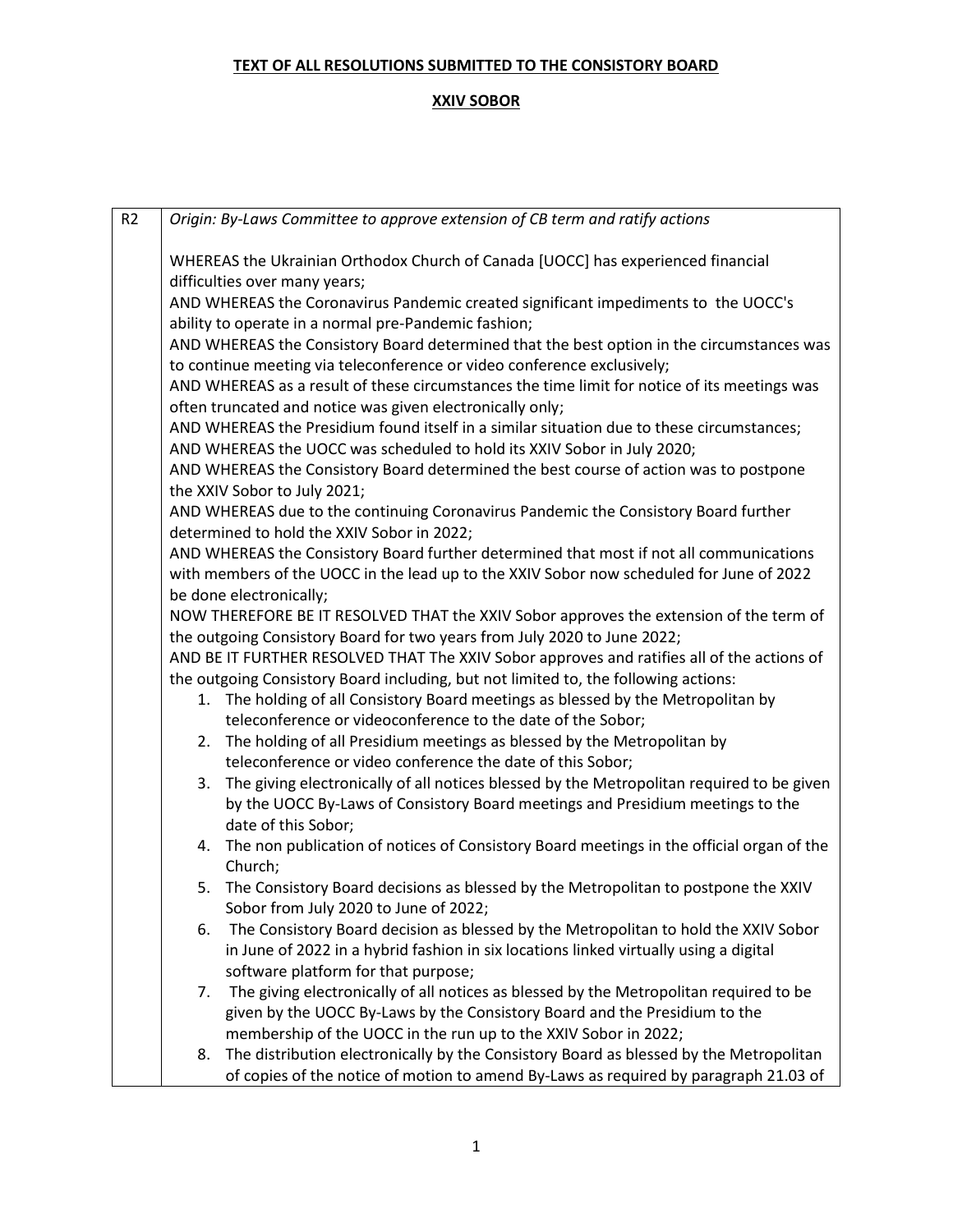|                | the UOCC By-Laws to delegates to the XXIV Sobor at the commencement of its                     |
|----------------|------------------------------------------------------------------------------------------------|
|                | proceedings                                                                                    |
|                | AND BE IT FURTHER RESOLVED THAT The XXIV Sobor waives the requirement in paragraph             |
|                | 11.10 of the UOCC B-Laws to publish notices of Consistory Board meetings in the official organ |
|                | of the Church;                                                                                 |
|                | AND BE IT FURTHER RESOLVED THAT The XXIV Sobor waives the requirement in paragraph             |
|                | 4.05 of the UOCC By-Laws to give written paper noticed by regular mail of the postponement     |
|                | dates of the XXIV Sobor;                                                                       |
|                | AND BE IT FURTHER RESOLVED THAT The XXIV Sobor approves that for the purposes of the           |
|                | XXIV Sobor the official publication of the church as set out in paragraph 4.05 of the UOCC By- |
|                | Laws and the official organ of the church as set out in paragraph 21.03 of the UOCC By-Laws    |
|                | includes the UOCC website.                                                                     |
|                |                                                                                                |
|                | Moved by Br. Tony Harras, Seconded by Sr. Donna Reed, May 5, 2022                              |
|                |                                                                                                |
|                |                                                                                                |
| R <sub>3</sub> | Origin: St. Andrew's College to maintain \$10/annum levy                                       |
|                |                                                                                                |
|                | WHEREAS St. Andrew's College is the seminary of the Ukrainian Orthodox Church of Canada;       |
|                | AND WHEREAS St. Andrew's College requires stable funding on an annual basis to continue to     |
|                | provide education for our Theology students;                                                   |
|                | AND WHEREAS it is incumbent on the members of the UOCC to support their seminary;              |
|                | BE IT RESOLVED that the portion of the UOCC annual membership levy be \$10 per member as       |
|                | of January 2021 and thereafter remain at \$10 until the next regular SOBOR in 2025, and that   |
|                | the Consistory forward these funds to St. Andrew's College in support of the Theology          |
|                | Program, and; BE IT FURTHER RESOLVED that the collection of this annual levy for St. Andrew's  |
|                | College be implemented by the Consistory and be based on the UOCC membership for the           |
|                | preceding year.                                                                                |
|                |                                                                                                |
|                | Moved by Fr. Roman Bozyk, Seconded by Fr. Taras Udod, May 5, 2022                              |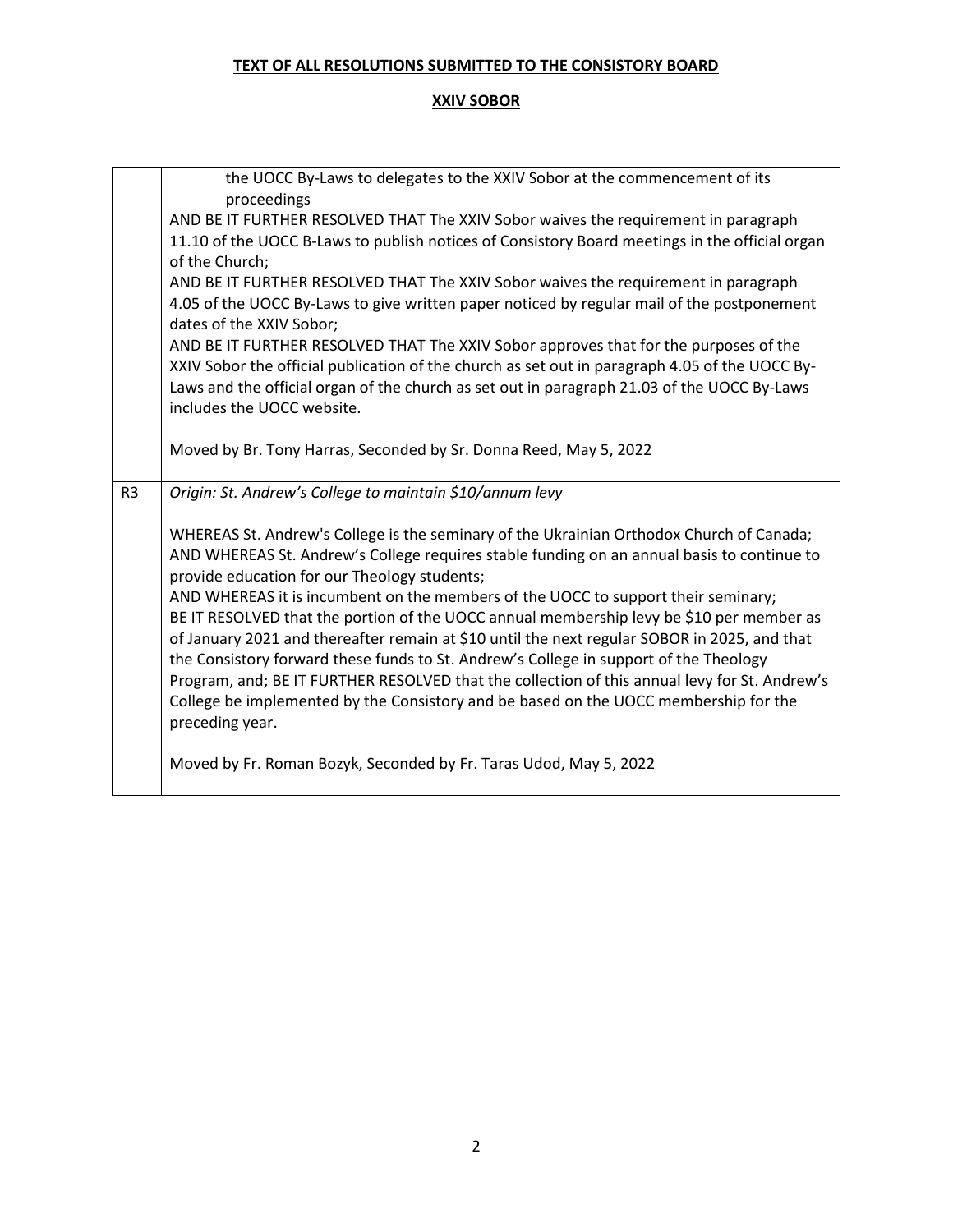| R7              | Origin: Holy Trinity Saskatoon about requiring a balanced budget                                                                                                                                                                                                                                                                                                                                                                                                |
|-----------------|-----------------------------------------------------------------------------------------------------------------------------------------------------------------------------------------------------------------------------------------------------------------------------------------------------------------------------------------------------------------------------------------------------------------------------------------------------------------|
|                 | Whereas, the 2019 budget for the Ukrainian Orthodox Church of Canada projected a deficit of<br>\$69,931 up to year ended September 30th, 2019;<br>Whereas, the accumulated debt of the Consistory is \$1,449,268;<br>Whereas, according to the Financial Analysis of 2019 financials, there has been a cumulative<br>loss from 2001 to 2019 of around \$1,135,000 which is certainly not an indication of good fiscal<br>governance;                            |
|                 | Whereas, our responsibility as Ukrainian Orthodox Christians is to give the world the right<br>impression of God by how we conduct our affairs;                                                                                                                                                                                                                                                                                                                 |
|                 | Whereas, any church that is borrowing money to keep payroll and bills paid ascending a very<br>bad message to people inside and outside the church, and placing financial mismanagement<br>on center stage;                                                                                                                                                                                                                                                     |
|                 | Be it resolved that the Consistory Board of the Ukrainian Orthodox Church of Canada, adopt as<br>their fiduciary duty a strict balanced budget fiscal policy to control operations of the Office of<br>the Consistory, through diligent control of expenses to ensure that revenues cover 100% of<br>operational costs and that the budget is not exceeded.                                                                                                     |
|                 | And be it further resolved that the Consistory Board seriously adopt and exercise the<br>fundamental, legal responsibility to provide oversight and accountability for the Ukrainian<br>Orthodox Church of Canada's Consistory Office finances and in reference to its "fiduciary"<br>responsibility, the Consistory Board must ensure that they are appropriately stewarding the<br>resources entrusted to them and following all legal and ethical standards. |
|                 | Moved by Sr. Donna Reed, Seconded by Br. Larry Balion, May 5, 2022<br>Approved: Parish Executive Meeting March 10, 2020                                                                                                                                                                                                                                                                                                                                         |
| R <sub>10</sub> | Origin: Joint [UOCC/USRL] Standing Committee about continuing the Committee                                                                                                                                                                                                                                                                                                                                                                                     |
|                 | Whereas the joint standing committee (JSC) of the UOCC and the USRL has recommended the<br>need to undertake various initiatives for the well-being and benefit of the UOCC and the USRL;<br>and                                                                                                                                                                                                                                                                |
|                 | Whereas the JSC has undertaken the implementation of a Resolution from the 2015 Sobor for<br>the implementation of a Youth Initiative Task Force and                                                                                                                                                                                                                                                                                                            |
|                 | Whereas the Youth Initiative Task Force has established specific initiatives and is in process of<br>reviewing further recommendations that would assist Youth based Faith development in the<br><b>UOCC</b>                                                                                                                                                                                                                                                    |
|                 | Whereas the Metropolitan has blessed the JSC to undertake review of means for fullest<br>dialogue and cooperation on relations between individual Parishes and their community<br>organizations and                                                                                                                                                                                                                                                             |
|                 | Whereas other items in its Terms of Reference remain outstanding, particularly with respect to<br>the matter of Orthodox Christian education, leadership development and the role of the laity<br>within the church,                                                                                                                                                                                                                                            |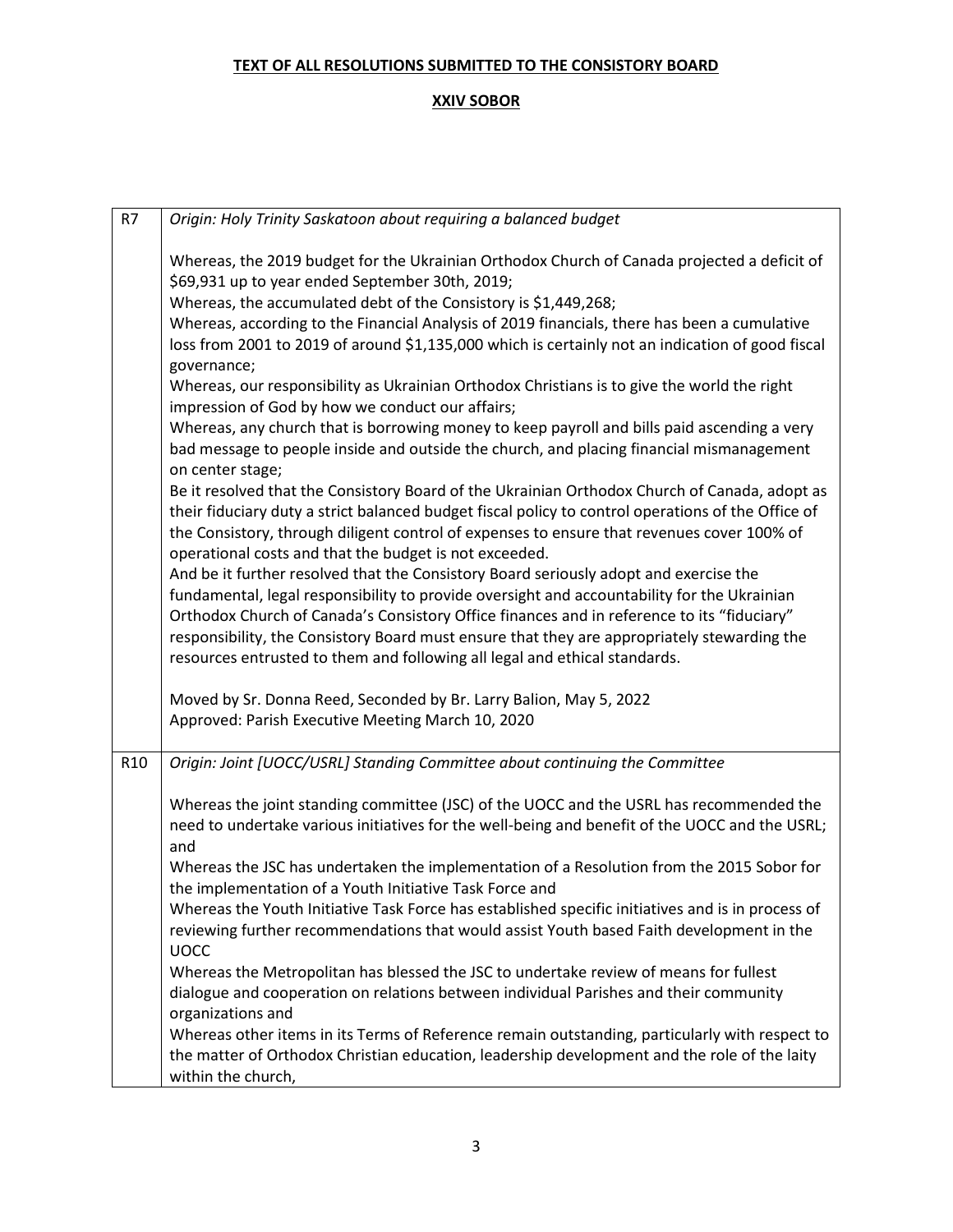|                | Whereas the attached documents outlining the terms of reference for the JSC and further<br>voice a call to action on the part of the Ukrainian Orthodox community and Parishes<br>THEREFGORE, BE IT RESOLVED that the SOBOR record its commitment to the continuation of<br>the Joint Standing Committee and its coordination of common work for the good of our<br>faithful. |                                                                                                                                                                                                                                                                           |  |  |  |
|----------------|-------------------------------------------------------------------------------------------------------------------------------------------------------------------------------------------------------------------------------------------------------------------------------------------------------------------------------------------------------------------------------|---------------------------------------------------------------------------------------------------------------------------------------------------------------------------------------------------------------------------------------------------------------------------|--|--|--|
|                | Moved by Br. Tony Harras, Seconded by Fr. Charles Baxter, May 5, 2022                                                                                                                                                                                                                                                                                                         |                                                                                                                                                                                                                                                                           |  |  |  |
| B <sub>8</sub> | Origin: the UOCC By-Laws Committee Housekeeping. GRC endorses moving ahead with<br>housekeeping amendments.                                                                                                                                                                                                                                                                   |                                                                                                                                                                                                                                                                           |  |  |  |
|                | WHEREAS the current By-Laws of UOCC in some parts do not conform to current drafting<br>conventions;                                                                                                                                                                                                                                                                          |                                                                                                                                                                                                                                                                           |  |  |  |
|                |                                                                                                                                                                                                                                                                                                                                                                               | AND WHEREAS there is some inconsistent use of language;<br>AND WHEREAS there are some spelling and grammatical errors;                                                                                                                                                    |  |  |  |
|                | NOW THEREFORE BE IT RESOLVED that the following housekeeping amendments to the UOCC<br>By-Laws be approved:                                                                                                                                                                                                                                                                   |                                                                                                                                                                                                                                                                           |  |  |  |
|                | Housekeeping Amendments                                                                                                                                                                                                                                                                                                                                                       |                                                                                                                                                                                                                                                                           |  |  |  |
|                | (intended to correct spelling and grammar errors, delete redundant language and unnecessary<br>legalese, and ensure consistency)                                                                                                                                                                                                                                              |                                                                                                                                                                                                                                                                           |  |  |  |
|                | 1.                                                                                                                                                                                                                                                                                                                                                                            | The Preamble be amended by deleting the word "By-laws" in the last line and<br>substituting the word "by-laws" and by inserting the following after the word "forth"<br>in the last line "[By-Laws]";                                                                     |  |  |  |
|                | 2.                                                                                                                                                                                                                                                                                                                                                                            | The Definitions Article be amended by deleting the paragraph numbers so that when<br>additional definitions are added in alphabetical order, renumbering is unnecessary;                                                                                                  |  |  |  |
|                | 3.                                                                                                                                                                                                                                                                                                                                                                            | The Definitions Article be amended to include the following definitions:                                                                                                                                                                                                  |  |  |  |
|                |                                                                                                                                                                                                                                                                                                                                                                               | "Canonical Ratification" means approval by the Holy and Sacred Synod of the<br>Ecumenical Patriarchate in accordance with Article 6 of the Articles of Agreement<br>between the Ukrainian Orthodox Church of Canada and the Ecumenical Patriarchate<br>of Constantinople. |  |  |  |
|                |                                                                                                                                                                                                                                                                                                                                                                               | "Deanery" means a geographical division of an Eparchy as determined by the<br>Eparchial Bishop in council and the Consistory Board under paragraph 18.01;                                                                                                                 |  |  |  |
|                |                                                                                                                                                                                                                                                                                                                                                                               | "Eparchy" means a geographical area as described in paragraph 15.01;                                                                                                                                                                                                      |  |  |  |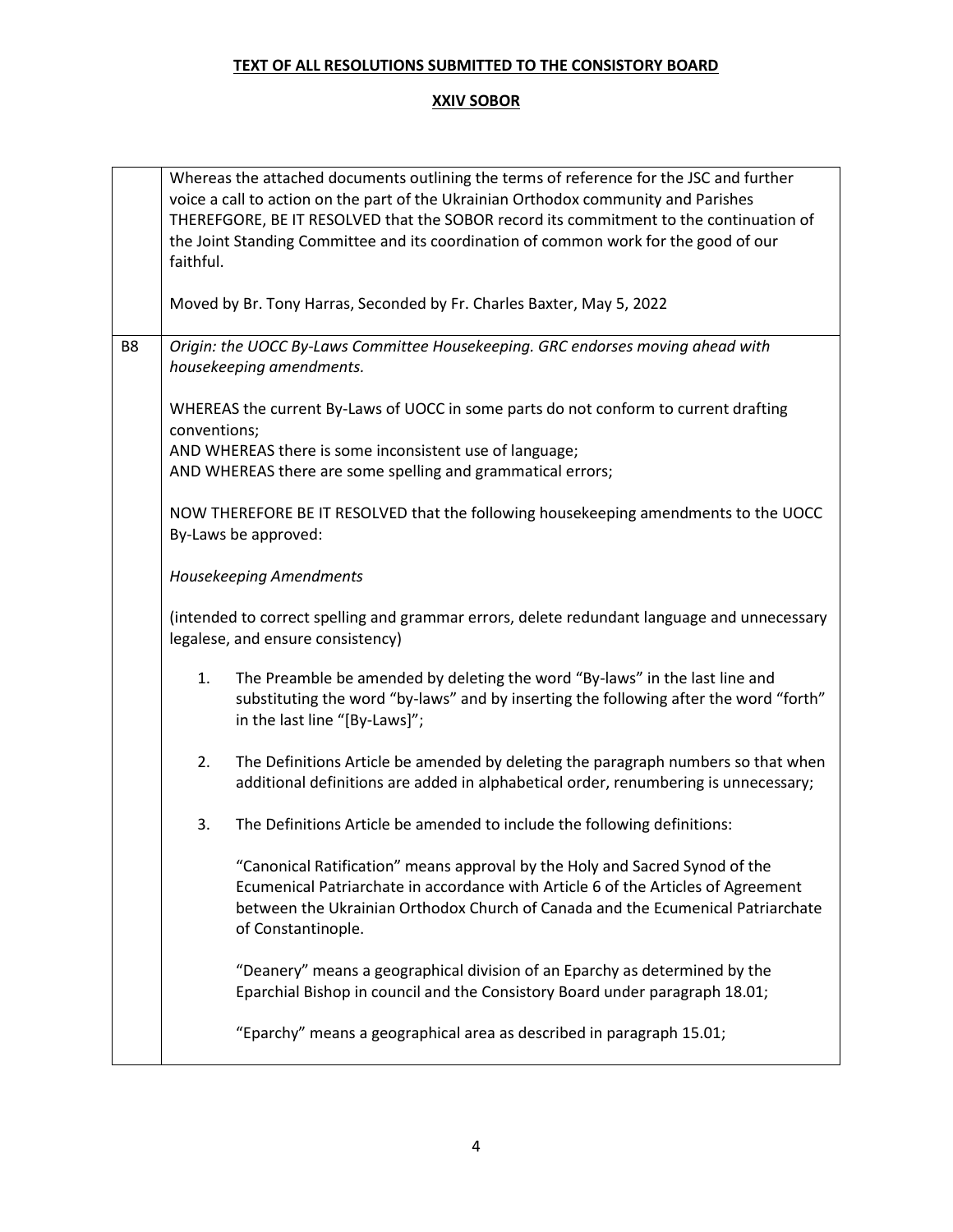|     | "Official Publication" means Visnyk (The Herald) or such other means of                                                  |
|-----|--------------------------------------------------------------------------------------------------------------------------|
|     | communication as may be determined from time to time by the Consistory Board                                             |
|     | including, but not limited to, the Church web site.                                                                      |
|     |                                                                                                                          |
| 4.  | Paragraph 3.01, subparagraph (ii) be amended by deleting the word "church" in the                                        |
|     | third line and substituting the word "Church"; subparagraph (iv) be amended by                                           |
|     | adding the following words before the word "rules": "Act, By-Laws,"; and                                                 |
|     | subparagraph (v) be amended by deleting the words "his or her parish or mission"                                         |
|     | and substituting the words "their Parish or Mission"; and paragraph 3.01 be further                                      |
|     | amended by deleting the Roman numeral numbering of subparagraphs (i) to (v)                                              |
|     | inclusive and substituting alphabetical numbering (a) to (e) inclusive;                                                  |
|     |                                                                                                                          |
| 5.  | Paragraph 4.02, subparagraph (h) be amended to delete the words "canonical                                               |
|     | ratification" and substitute the words "Canonical Ratification";                                                         |
|     |                                                                                                                          |
| 6.  | Paragraph 4.03, subparagraph (b) to (i) be amended by deleting capitalization of the                                     |
|     | first word in each of the subparagraph and substituting lower case letters; and                                          |
|     | subparagraph (c) be further amended by deleting the words "parish and mission" in                                        |
|     | the first and second lines and substituting the words "Parish and Mission"; and                                          |
|     | subparagraph (f) be further amended by deleting the words "official publication" and                                     |
|     | substituting the words "Official Publication";                                                                           |
|     |                                                                                                                          |
| 7.  | Paragraph 4.04 be amended by deleting the words "parishes and missions" in the last                                      |
|     | line and substituting the words "Parishes and Missions";                                                                 |
|     |                                                                                                                          |
|     | Paragraph 4.05 be amended to deleting "the," in the second line prior to the words                                       |
|     | "the Ecumenical Patriarch of Constantinople"; and be further amended by adding the                                       |
|     | words "or by such other means as may be determined by the Consistory Board" in                                           |
|     | the fifth line following the words "regular mail"; and be further amended by deleting                                    |
|     | the words "parishes and missions" in the fifth line and substituting the words                                           |
|     | "Parishes and Missions"; and be further amended by deleting the words "official                                          |
|     | publication" and substituting the words "Official Publication"                                                           |
|     |                                                                                                                          |
|     | Paragraph 4.06 be amended deleting the words "and passed" in the third line, and by                                      |
|     | deleting the word "same" in the fourth line and substituting the word "it";                                              |
|     | Paragraph 4.08 be amended by deleting the words "Chairman" and "Vice-                                                    |
|     | Chairpersons" in the second, third, fifth and sixth lines and substituting the words                                     |
|     | "Chair" and Vice-Chairs" respectively;                                                                                   |
|     |                                                                                                                          |
| 11. | Paragraph 4.09 be amended by deleting the words "Chairman" and "Vice-                                                    |
|     |                                                                                                                          |
|     |                                                                                                                          |
|     | Chairpersons" in the first, second and third lines and substituting the words "Chair"<br>and "Vice-Chairs" respectively; |
|     | 8.<br>9.<br>10.                                                                                                          |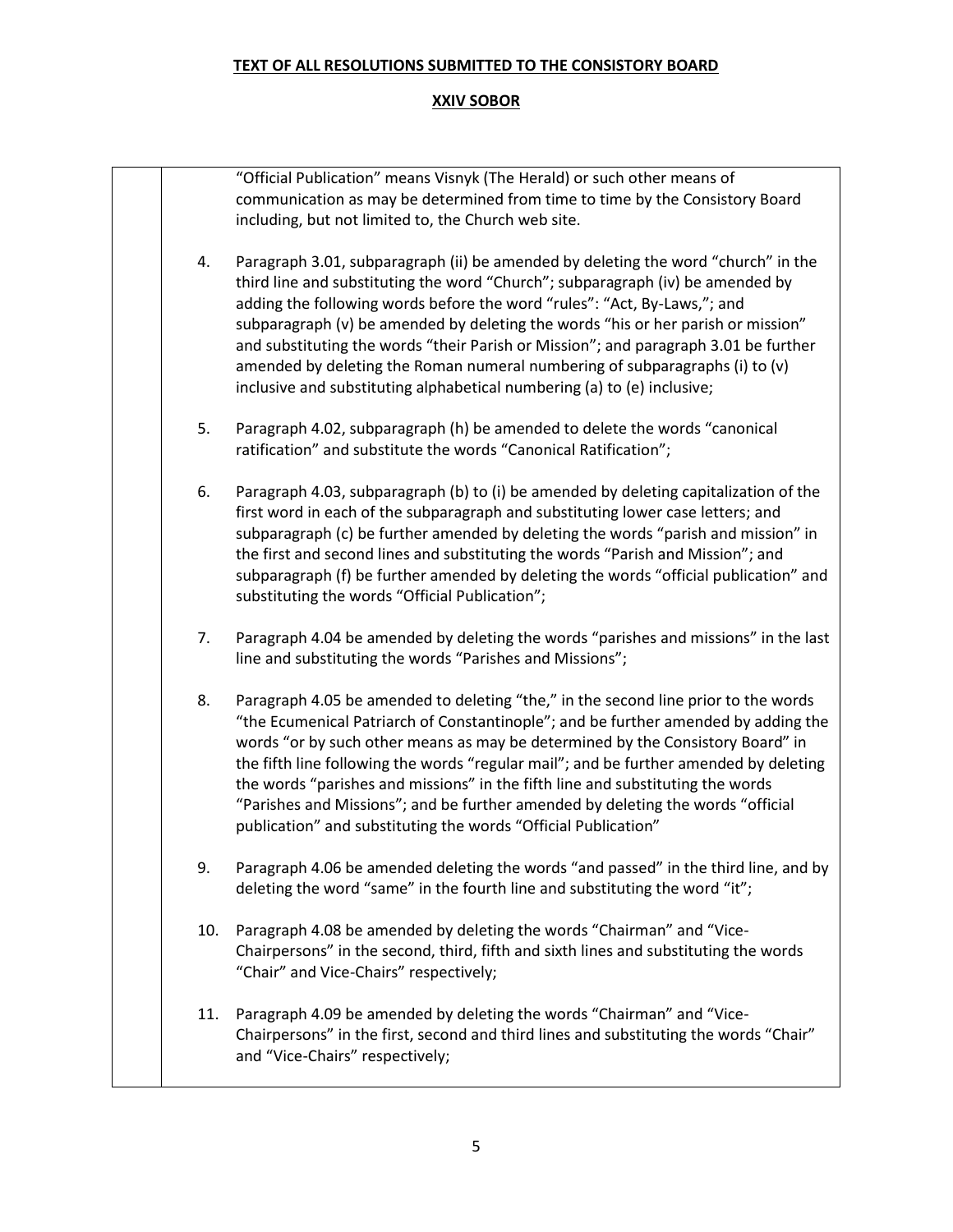| 12. | Paragraph 4.10 be amended by deleting the word "therein" and substituting the<br>phrase "as delegates under paragraph 4.03", and further amended by deleting the<br>word "Chairman" and substituting the word "Chair";                                                                                                                                                                                                                                                                                   |
|-----|----------------------------------------------------------------------------------------------------------------------------------------------------------------------------------------------------------------------------------------------------------------------------------------------------------------------------------------------------------------------------------------------------------------------------------------------------------------------------------------------------------|
| 13. | Paragraph 4.12 be amended by deleting the words "Chairpersons thereof" and<br>substituting the words "respective committee Chairs";                                                                                                                                                                                                                                                                                                                                                                      |
| 14. | Paragraph 4.14 be amended by deleting the words "parish or mission" in the first line<br>and substituting the words "Parish or Mission"; and be further amended by deleting<br>the word "presidium" in the second line, and substituting the word "Presidium";                                                                                                                                                                                                                                           |
| 15. | Paragraph 5.02 be amended by deleting the word "approval" in the second line, and<br>substituting the words "Canonical Ratification", and that Paragraph 5.02 be further<br>amended by deleting subparagraphs (b) to (d) and substituting subparagraphs (b) to<br>(e) as follows:                                                                                                                                                                                                                        |
|     | "(b) he resigns, or                                                                                                                                                                                                                                                                                                                                                                                                                                                                                      |
|     | (c) he retires, or                                                                                                                                                                                                                                                                                                                                                                                                                                                                                       |
|     | (d) he is deposed by due canonical process, or<br>(e) he is medically certified to be incapacitated."                                                                                                                                                                                                                                                                                                                                                                                                    |
| 16. | Paragraph 5.06, subparagraphs (a) to (e) be amended by deleting capitalization of the<br>first word in each of the subparagraphs and by substituting lower case letters, and<br>that subparagraphs (b) and (c) be further amended by deleting the word "Chairman"<br>and substituting the word "Chair";                                                                                                                                                                                                  |
| 17. | Paragraph 5.07 be amended by deleting the word "through" and substituting the<br>words "together with"; and be further amended by deleting the word "by-laws" and<br>substituting the word "By-Laws";                                                                                                                                                                                                                                                                                                    |
| 18. | Paragraph 5.08, subparagraph (o) be amended by deleting the words "missions and<br>parishes" and substituting the words "Missions and Parishes"; subparagraph (p) be<br>amended by deleting the words "canonical election and ratification" and substituting<br>the words "Canonical Ratification"; subparagraph (s) be amended by deleting the<br>word "bylaws" and substituting the word "By-Laws"; subparagraph (t) be amended<br>by deleting the word "eparchy" and substituting the word "Eparchy"; |
| 19. | Paragraph 5.09, subparagraph (b), be amended by adding the words "inter-Eparchial"<br>before the words "transfer or assignment"; and be further amended by adding the<br>words "in consultation with Eparchial Bishops and approval of the Consistory Board"<br>to the end of the sub-paragraph; and be further amended by deleting the words<br>"missions or parishes" and substituting the words "Missions or Parishes";                                                                               |
| 20. | Paragraph 5.12 be amended by deleting the words "canonical ratification" and<br>substituting the words "Canonical Ratification";                                                                                                                                                                                                                                                                                                                                                                         |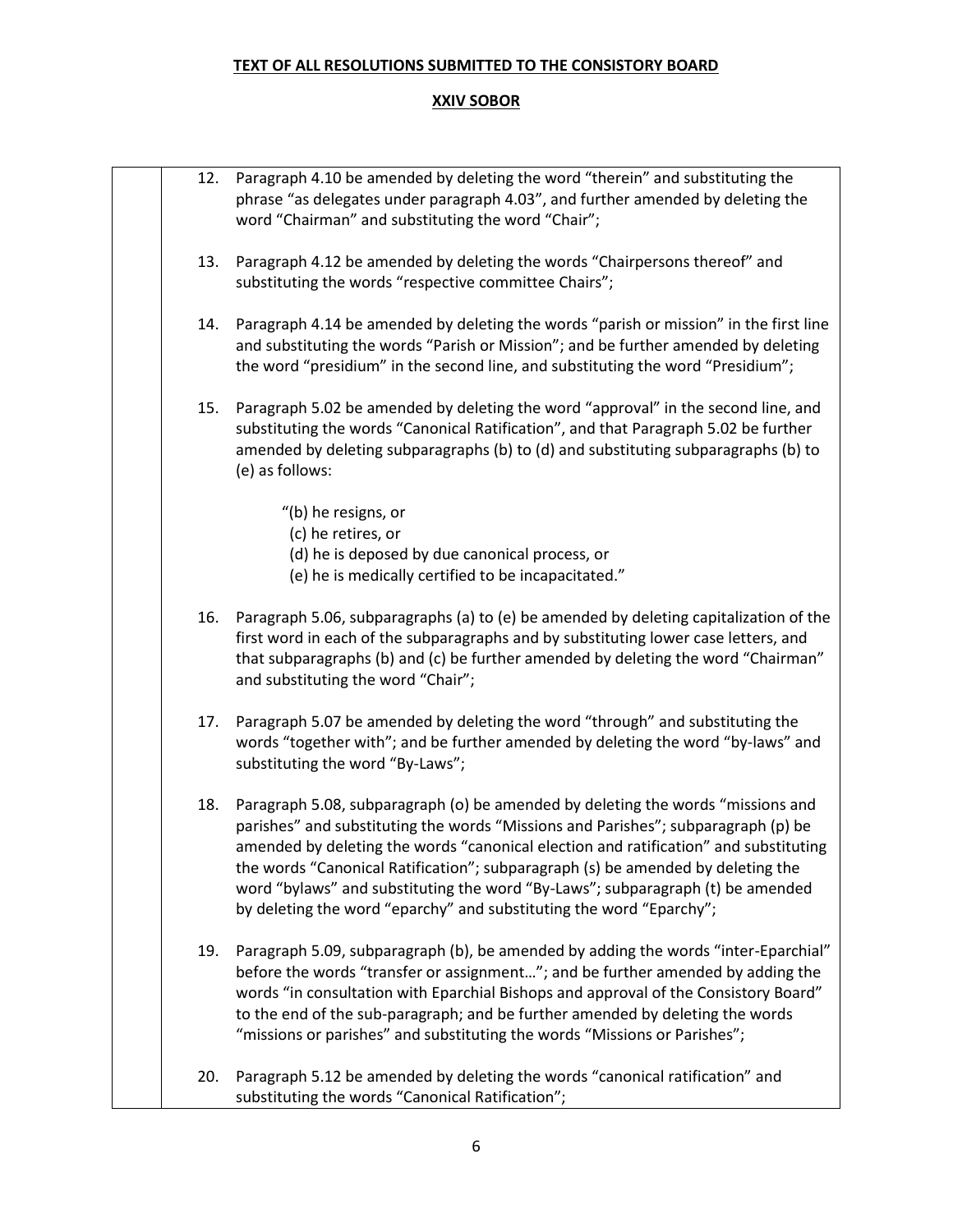| 21. | Paragraph 5.13 be amended by adding the words "or notice of retirement" after the<br>word "resignation" and by inserting the word "the" before the words "Consistory<br>Board ";                                                                                                                                                                                                                                                                                                                                                                                                                                                                            |
|-----|-------------------------------------------------------------------------------------------------------------------------------------------------------------------------------------------------------------------------------------------------------------------------------------------------------------------------------------------------------------------------------------------------------------------------------------------------------------------------------------------------------------------------------------------------------------------------------------------------------------------------------------------------------------|
| 22. | Paragraph 6.02 be amended by inserting the words "for election" after the word<br>"presented" in the third line, and by deleting the word "approval" after the word<br>"for" in the fifth line and substituting the words "Canonical Ratification";                                                                                                                                                                                                                                                                                                                                                                                                         |
| 23. | Paragraph 6.04 be amended by deleting the word "A" in the first line and substituting<br>the word "An"; and subparagraph (b) be amended by deleting the words "missions,<br>parishes and deaneries" and substituting the words "Missions, Parishes and<br>Deaneries"; subparagraph (c) be amended by deleting the words "missions and<br>parishes" and substituting the words "Missions and Parishes"; subparagraphs (d), (i),<br>and (I) be amended by deleting the word "eparchy" in each subparagraph and<br>substituting the word "Eparchy"; and subparagraph (k) be amended by deleting the<br>word "eparchial" and substituting the word "Eparchial"; |
| 24. | Paragraph 6.05 be amended by deleting the word "A" in the first line and substituting<br>the word "An"; and that subparagraph (j) be amended by deleting the word "bylaws"<br>and substituting the word "By-Laws";                                                                                                                                                                                                                                                                                                                                                                                                                                          |
| 25. | Paragraph 6.06 be amended by adding the words "or notice of retirement" after the<br>word resignation;                                                                                                                                                                                                                                                                                                                                                                                                                                                                                                                                                      |
| 26. | Paragraph 7.02 be amended by inserting the words "for election" after the word<br>"presented" in the third line, and by deleting the word "approval" after the word<br>"for" in the fifth line and substituting the words "Canonical Ratification";                                                                                                                                                                                                                                                                                                                                                                                                         |
| 27. | Paragraph 8.05 be amended to insert the word "next" before the words "General<br>Council" in the first line and deleting the word "next" before the word "following"<br>in the second line;                                                                                                                                                                                                                                                                                                                                                                                                                                                                 |
| 28. | Paragraph 9.09 be amended by deleting the word "by-laws" and substituting the<br>word "By-Laws";                                                                                                                                                                                                                                                                                                                                                                                                                                                                                                                                                            |
| 29. | Paragraph 9.10 be amended by deleting the words "and stead";                                                                                                                                                                                                                                                                                                                                                                                                                                                                                                                                                                                                |
| 30. | Paragraph 10.05 be amended by deleting the words "the next preceding paragraph"<br>in the second line and substituting the words "paragraph 10.04";;                                                                                                                                                                                                                                                                                                                                                                                                                                                                                                        |
| 31. | Paragraph 10.06 be amended by deleting the words "the next following" in the first<br>line;                                                                                                                                                                                                                                                                                                                                                                                                                                                                                                                                                                 |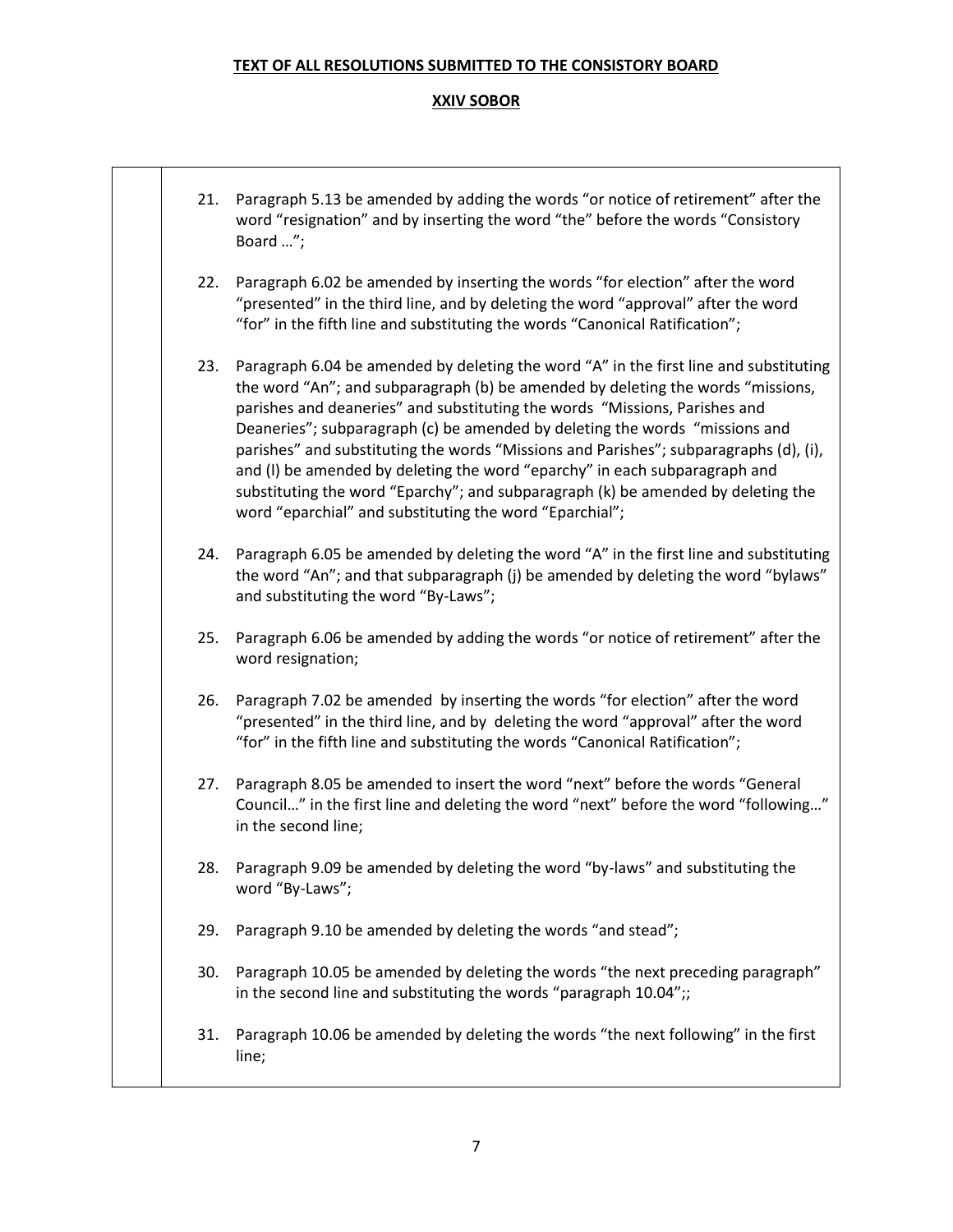| 32. | Paragraph 10.09 be amended by deleting the word "bylaws" and substituting the<br>word "By-Laws";                                                                                                                                                                                                                                                                                                                                                                                                                                                                                                                                                                |
|-----|-----------------------------------------------------------------------------------------------------------------------------------------------------------------------------------------------------------------------------------------------------------------------------------------------------------------------------------------------------------------------------------------------------------------------------------------------------------------------------------------------------------------------------------------------------------------------------------------------------------------------------------------------------------------|
| 33. | Paragraph 10.10 be amended by deleting the words "mission or parish" in<br>subparagraphs 10.10 (b), (c), (d), (e), (f), (g), (h), (j), (k), and (o), and substituting the<br>words "Mission or Parish" in all of those subparagraphs;                                                                                                                                                                                                                                                                                                                                                                                                                           |
| 34. | Paragraph 10.11 be amended by deleting the words "mission or parish" in the first<br>and second lines and substituting the words "Mission or Parish";                                                                                                                                                                                                                                                                                                                                                                                                                                                                                                           |
| 35. | Paragraph 10.13 be amended by deleting the word "bylaws" and substituting the<br>word "By-Laws";                                                                                                                                                                                                                                                                                                                                                                                                                                                                                                                                                                |
| 36. | Paragraph 10.14 be amended by deleting the words "mission or parish" in the first<br>line and substituting the words "Mission or Parish"; and further amended by deleting<br>the word "unless" in the third line and substituting the word "except";                                                                                                                                                                                                                                                                                                                                                                                                            |
| 37. | Paragraph 10.15 be amended by deleting the word "parish" and substituting the<br>word "Parish";                                                                                                                                                                                                                                                                                                                                                                                                                                                                                                                                                                 |
| 38. | Paragraph 10.18 be amended by deleting the words "the next preceding" before the<br>words "10.17", and be further amended by deleting the words and punctuation ",<br>as communicated to" in the fourth line and substituting the words "and approval of";                                                                                                                                                                                                                                                                                                                                                                                                      |
| 39. | Paragraph 11.01 be amended by deleting the word "bylaws" and substituting the<br>word "By-Laws";                                                                                                                                                                                                                                                                                                                                                                                                                                                                                                                                                                |
| 40. | Paragraph 11.03 be amended by deleting the word "clergymen" and substituting the<br>word "clergy";                                                                                                                                                                                                                                                                                                                                                                                                                                                                                                                                                              |
| 41. | Paragraph 11.08, subparagraph (a) be amended by deleting the word "bylaws" and<br>substituting the word "By-Laws"; and subparagraph (k) be amended by deleting the<br>word "publication" and substituting the word "publishing" and by deleting the words<br>'official organ" and substituting the words "Official Publication"; and subparagraphs<br>(m) and (n) be amended by deleting the words "missions and parishes" and<br>substituting the words "Missions and Parishes"; and by amending subparagraph (p)<br>by deleting the words "pertaining thereto or arising therefrom" and substituting the<br>words "in or arising from the Presidium reports"; |
| 42. | Paragraph 11.09 be amended by deleting the word "clergyman" and substituting the<br>words "member of the clergy";                                                                                                                                                                                                                                                                                                                                                                                                                                                                                                                                               |
| 43. | Paragraph 11.10 be amended by deleting the word "Chairman" and substituting the<br>word "Chair"; and be further amended by deleting the words " official organ" and<br>substituting the words "Official Publication";                                                                                                                                                                                                                                                                                                                                                                                                                                           |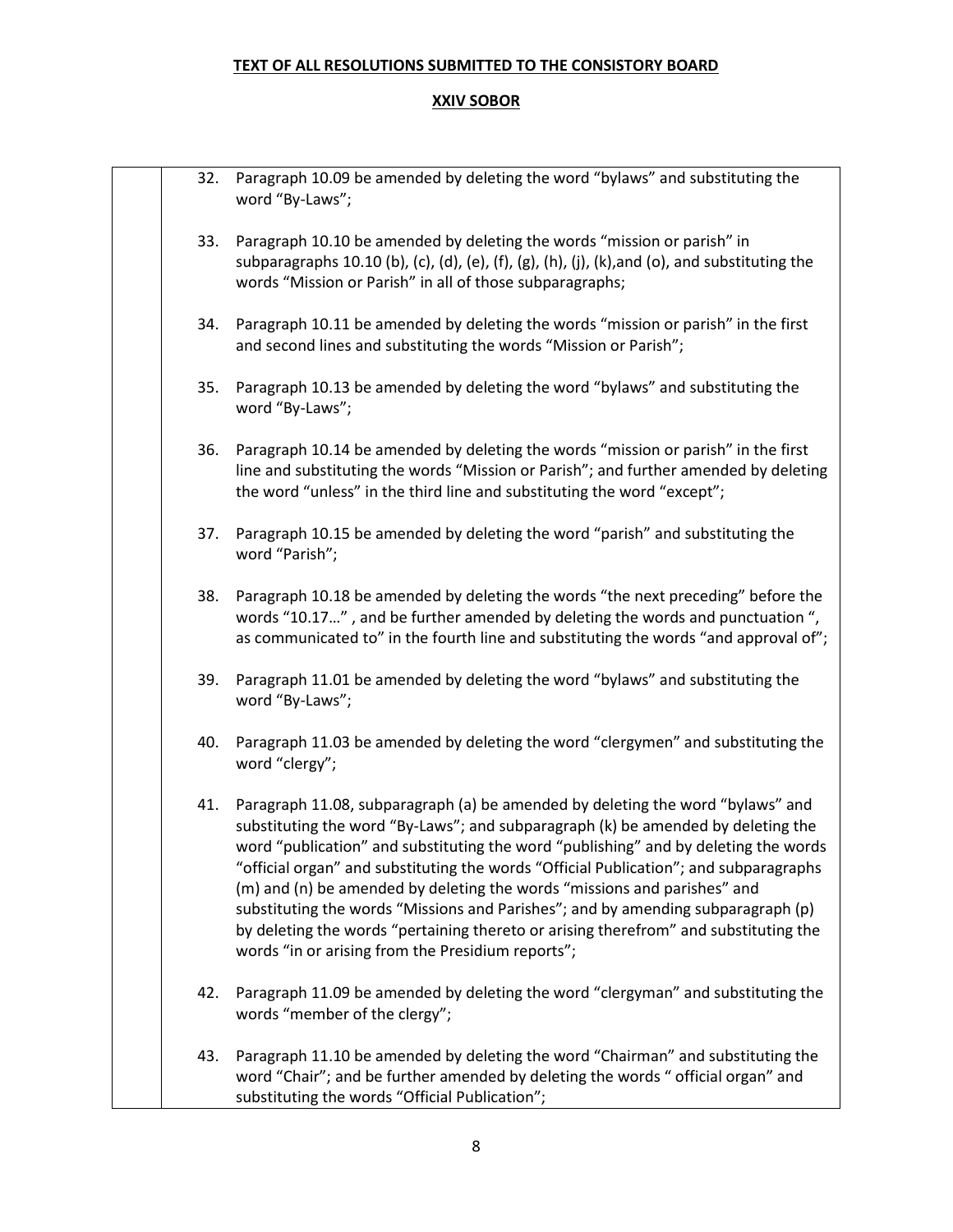|     | 44. Paragraph 11.11 be amended by deleting the words "the next succeeding paragraph"<br>and substituting the words "paragraph 11.12"; and further amended by deleting the<br>word "chairman" and substituting the word "chair";                                 |
|-----|-----------------------------------------------------------------------------------------------------------------------------------------------------------------------------------------------------------------------------------------------------------------|
| 45. | Paragraph 12.01, subparagraph (a) be amended by deleting the word "Vice-<br>Chairman" and substituting the word "Vice-Chair";                                                                                                                                   |
| 46. | Paragraph 12.02 be amended by deleting the word "Vice-Chairman" and substituting<br>the word "Vice-Chair";                                                                                                                                                      |
| 47. | Paragraph 12.03, subparagraph (b) be amended by deleting the word "bylaws" and<br>substituting the word "By-Laws"; subparagraphs (f) and (j) be amended by deleting<br>the words "missions and parishes" and substituting the words "Missions and<br>Parishes"; |
| 48. | Paragraph 12.04 be amended by deleting the word "Vice-Chairman" and substituting<br>the word "Vice-Chair";                                                                                                                                                      |
| 49. | Paragraph 12.05 be amended by adding an apostrophe after the word "days" in the<br>second line;                                                                                                                                                                 |
| 50. | Paragraph 12.06 be amended by deleting the word "Vice-Chairman" and substituting<br>the word "Vice-Chair";                                                                                                                                                      |
| 51. | Paragraph 12.07 be amended by deleting the words "the provisions of the next<br>succeeding paragraph" and substituting the words "paragraph 12.08"; and further<br>amended by deleting the word "chairman" and substituting the word "Chair";                   |
| 52. | Paragraph 12.09 be amended by deleting the word "Chairman" and substituting the<br>word "Chair";                                                                                                                                                                |
|     | 53. Paragraph 12.10 be amended by deleting the word "Vice-Chairman" and substituting<br>the word "Vice-Chair";                                                                                                                                                  |
| 54. | Paragraph 13.03 be amended by deleting the word "chairperson" and substituting<br>the word "chair", and be further amended by deleting the word "layman" and<br>substituting the word "layperson"                                                               |
| 55. | Paragraph 13.04 be amended by deleting the word "chairperson" and substituting<br>the word "chair", and further amended by adding the words "or her" following the<br>word "his" and before the word "own";                                                     |
| 56. | Paragraph 13.08 be amended by deleting the words "parishes and missions" and<br>substituting the words "Parishes and Missions";                                                                                                                                 |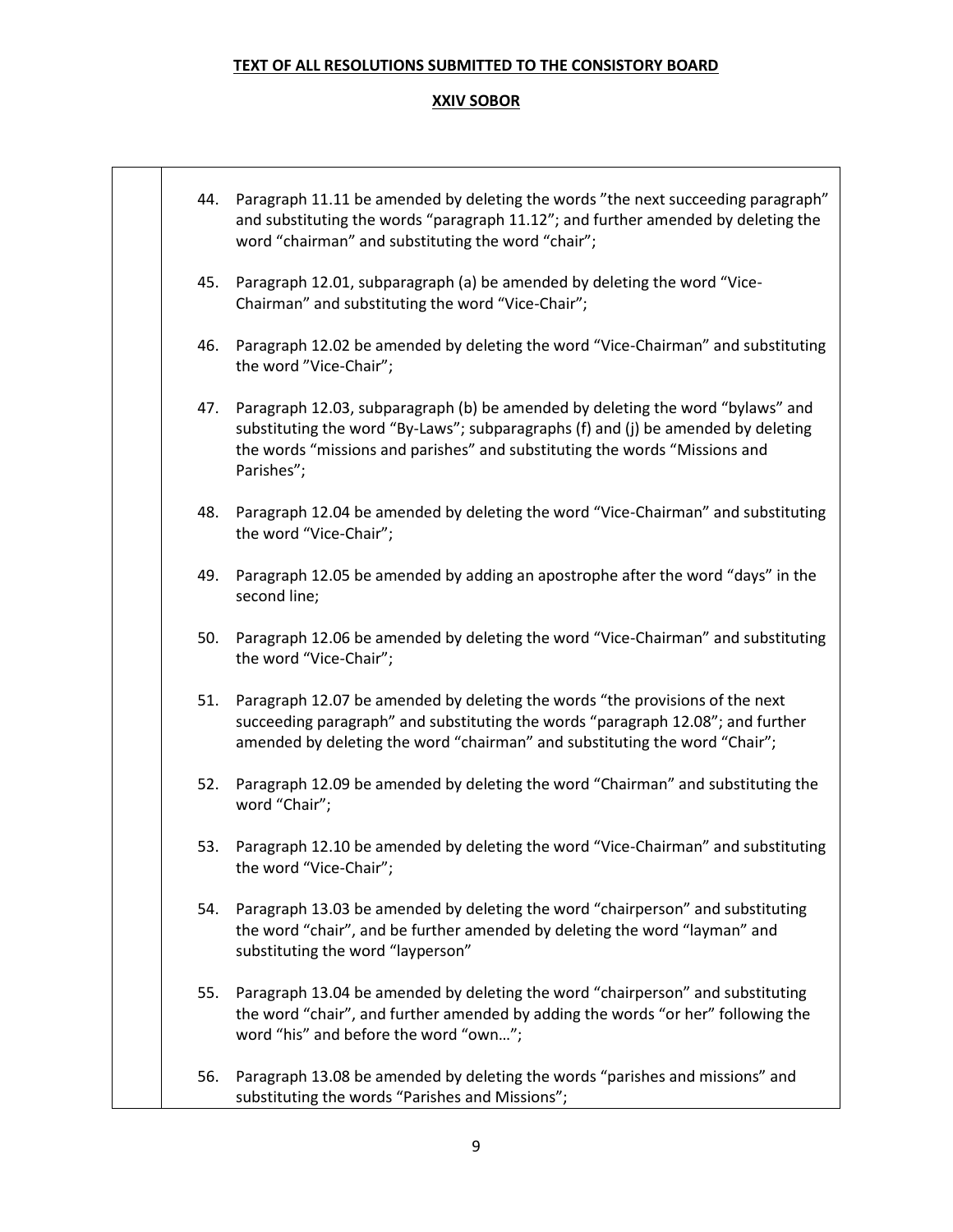| 57. | Paragraph 14.01 be amended by deleting the word "Bylaws" in the third and fifth<br>lines and substituting the word "By-Laws";                                                                                                                                                                                                                                                                                                                          |
|-----|--------------------------------------------------------------------------------------------------------------------------------------------------------------------------------------------------------------------------------------------------------------------------------------------------------------------------------------------------------------------------------------------------------------------------------------------------------|
| 58. | Paragraph 14.02, subparagraph (a) be amended by deleting the word "Bylaws" in the<br>second line and substituting the word "By-Laws"; and be further amended by<br>deleting the words "parish or mission" and substituting the words "Parish or Mission"<br>in the third, fourth, fifth and sixth lines; subparagraph (b) be amended by deleting<br>the words "parish or mission" and substituting the words "Parish or Mission" in the<br>first line; |
| 59. | Paragraph 14.03 be amended by deleting the word "by-laws" in the fourth line and<br>substituting the word "bylaws"; and be further amended by deleting the word<br>"bylaws" in the last line and substituting the word "By-Laws";                                                                                                                                                                                                                      |
| 60. | Paragraph 14.04 be amended by deleting the word "bylaws" in the sixth line and<br>substituting the word "By-Laws", and further amended by deleting the word "by-<br>laws" in the thirteenth line and substituting the word "By-Laws"; and be further<br>amended by deleting the words "parish or mission" in the second, eleventh and<br>fourteenth lines and substituting the words "Parish or Mission";                                              |
| 61. | Paragraph 14.05 be amended by deleting the word "bylaws" in the third line and<br>substituting the word "By-Laws"; and be further amended by deleting the words<br>"parish or mission" in the first line and substituting the words "Parish or Mission";                                                                                                                                                                                               |
| 62. | Paragraph 14.06 be amended by deleting the words "parish or mission" in the first<br>line and substituting the words "Parish or Mission";                                                                                                                                                                                                                                                                                                              |
| 63. | Paragraph 14.07, subparagraphs (a) and (b) be amended by deleting the words<br>"parish and mission" and substituting the words "Parish and Mission";                                                                                                                                                                                                                                                                                                   |
| 64. | Paragraph 14.08 be amended by deleting the words "parish or mission" and<br>substituting the words "Parish or Mission";                                                                                                                                                                                                                                                                                                                                |
| 65. | Paragraph 14.08.01, subparagraphs (a) and (b) be amended by deleting the words<br>"parishes or missions" and substituting the words "Parishes or Missions"; and that<br>paragraph 14.08.01 be further amended by renumbering it as 14.08.1                                                                                                                                                                                                             |
| 66. | Paragraph 14.08.2 be amended by deleting the word "by-laws" in the seventh line<br>and substituting the word "By-Laws";                                                                                                                                                                                                                                                                                                                                |
| 67. | Paragraph 14.08.3 be amended by deleting the word "bylaws" in the sixth and<br>thirteenth lines, and substituting the word "By-Laws", and further amended by<br>deleting the question mark in the thirteenth line and substituting the letter "E"; and                                                                                                                                                                                                 |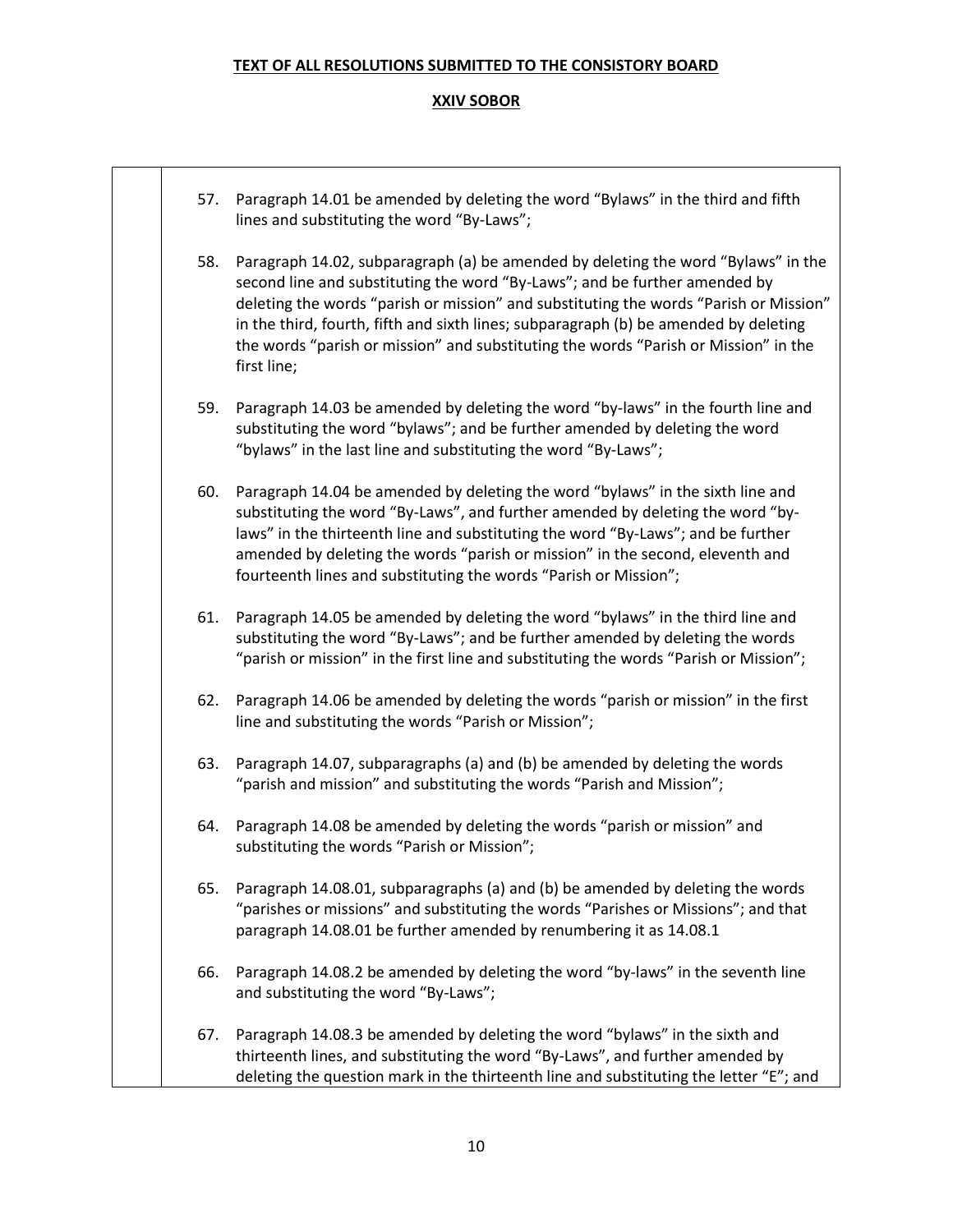|     | be further amended by deleting the words "parish or mission" and substituting the<br>words "Parish or Mission";                                                                                                                                                                   |
|-----|-----------------------------------------------------------------------------------------------------------------------------------------------------------------------------------------------------------------------------------------------------------------------------------|
| 68. | Paragraph 14.08.4 be amended by deleting the words "parish or mission" and<br>substituting the words "Parish or Mission";                                                                                                                                                         |
| 69. | Paragraph 14.08.5 be amended by deleting the words "parish or mission" and<br>"parishes or missions" and substituting the words "Parish or Mission" and "Parishes<br>or Missions";                                                                                                |
| 70. | Paragraph 14.08.6 be amended by deleting the words "parishes or missions" and<br>substituting the words "Parishes or Missions";                                                                                                                                                   |
| 71. | Paragraph 14.09 be amended by deleting the word "bylaws" and substituting the<br>word "By-Laws"; and be further amended by deleting the words "parish or mission"<br>and substituting the words "Parish or Mission";                                                              |
| 72. | Paragraphs 14.09.1, 14.09.2, 14.09.4 and 14.09.5 be amended by deleting the words<br>"parish or mission" and substituting the words "Parish or Mission";                                                                                                                          |
| 73. | Paragraph 14.10 be amended by deleting the words "parish or mission" and<br>substituting the words "Parish or Mission"; and be further amended by deleting the<br>word "eparchy" and substituting the word "Eparchy";                                                             |
| 74. | Paragraph 14.11 be amended by deleting the words "parishes and missions" and<br>substituting the words "Parishes and Missions";                                                                                                                                                   |
| 75. | Paragraph 14.12 be amended by deleting the word "bylaws" and substituting the<br>word "By-Laws"; and be further amended by deleting the words "parish and mission<br>names" and substituting the words Parishes and Missions named";                                              |
| 76. | Paragraph 14.13 be amended by deleting the word "bylaws" in the sixth line and<br>substituting the word "By-Laws"; and be further amended by deleting the word<br>"aforesaid" in the first line;                                                                                  |
| 77. | Paragraph 14.14 be amended by deleting the words "in accordance with the<br>provisions of the next preceding" and substituting the words "according to"; and be<br>further amended by deleting the words "parish and mission" and substituting the<br>words "Parish and Mission"; |
| 78. | Paragraph 14.16, subparagraphs (a) and (b) be amended by deleting the words<br>"parish or mission" and substituting the words "Parish or Mission"; and subparagraph<br>(a) be further amended by deleting the word "eparchy" and substituting the word<br>"Eparchy";              |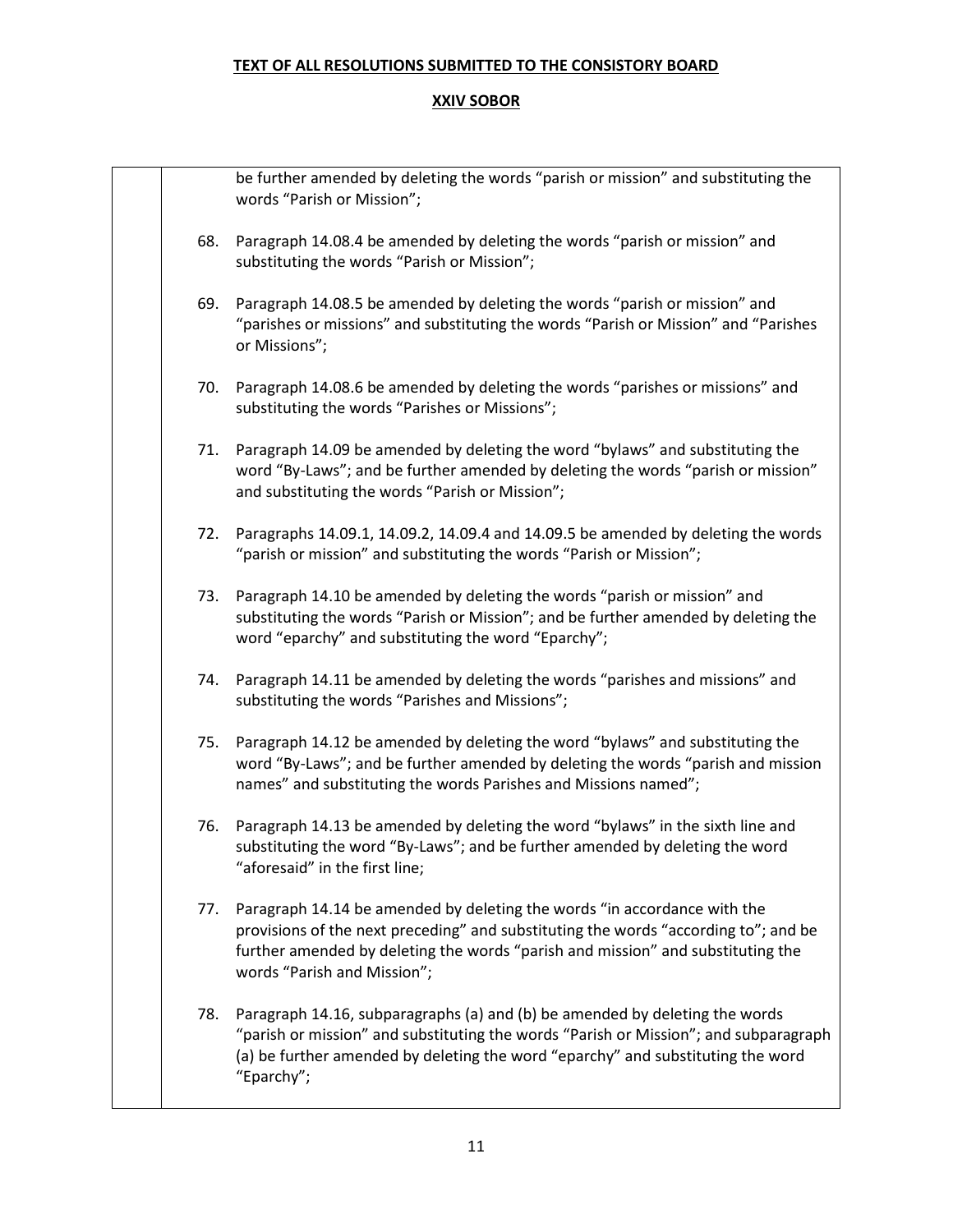| 79. Paragraph 14.17 be amended by deleting the words "parish or mission" and<br>substituting the words "Parish or Mission"; |              |                                                                                                                                                                                                                                                                                                                                                                                                                                                                                                                                                                                                                      |
|-----------------------------------------------------------------------------------------------------------------------------|--------------|----------------------------------------------------------------------------------------------------------------------------------------------------------------------------------------------------------------------------------------------------------------------------------------------------------------------------------------------------------------------------------------------------------------------------------------------------------------------------------------------------------------------------------------------------------------------------------------------------------------------|
| 80.                                                                                                                         |              | Paragraph 14.18 be amended by deleting the word "bylaws" and substituting the<br>word "By-Laws", and further amended by deleting the question mark in the eleventh<br>line and substituting the letter "F"; and be further amended by deleting the words<br>"parish or mission" and substituting the words "Parish or Mission";                                                                                                                                                                                                                                                                                      |
| 81.                                                                                                                         |              | Paragraph 14.19 be amended by adding the words "Schedule F" after the words<br>"Certificate of Disbandment", and be further amended by deleting the words "parish<br>or mission" and substituting the words "Parish or Mission";                                                                                                                                                                                                                                                                                                                                                                                     |
| 82.                                                                                                                         |              | Article 14 be amended by adding the following paragraphs:                                                                                                                                                                                                                                                                                                                                                                                                                                                                                                                                                            |
|                                                                                                                             | 14.19.1      | Where a Parish or Mission has been abandoned by members of<br>the Parish or Mission, the Consistory Board may in its discretion<br>deem such a Parish or Mission disbanded. In such circumstances<br>the Consistory Board may in its discretion take such steps as it<br>deems necessary to address the abandonment including, but not<br>limited to, appointing trustees to deal with any outstanding<br>property issues, decommissioning churches, preparing and<br>implementing a disposition plan, and issuing a modified<br>Certificate of Disbandment in the form appended to these By-<br>Laws as Schedule G. |
|                                                                                                                             | 14.19.2      | For the purpose of Paragraph 14.19.1 abandonment of a Parish<br>or Mission means that the Parish or Mission has ceased to<br>function and the last members of the Parish or Mission failed to<br>apply for disbandment pursuant to Paragraphs 14.16 to 14.19 of<br>these By-Laws and are now unable or unwilling to so apply.                                                                                                                                                                                                                                                                                        |
| 83.                                                                                                                         |              | Paragraph 14.20 be amended by deleting the words "parishes or missions" and<br>substituting the words "Parishes or Missions";                                                                                                                                                                                                                                                                                                                                                                                                                                                                                        |
| 84.                                                                                                                         |              | Paragraph 14.22 be amended by deleting the words "parish or mission, or parishes or<br>missions" and substituting the words "Parish or Mission, or Parishes or Missions";                                                                                                                                                                                                                                                                                                                                                                                                                                            |
| 85.                                                                                                                         | "Eparchies"; | Paragraph 15.01 be amended by deleting the word "A" and substituting the word<br>"An"; and be further amended by deleting the words "parishes and missions" and<br>substituting the words "Parishes and Missions"; and be further amended by deleting<br>the words "eparchy" and "eparchies" and substituting the words "Eparchy" and                                                                                                                                                                                                                                                                                |
| 86.                                                                                                                         |              | Paragraph 15.02 be amended by deleting the word "eparchy" and substituting the<br>word "Eparchy", and be further amended by deleting the word "a" before the word<br>"Eparchial" in the first line and substituting the word "an", and be further amended                                                                                                                                                                                                                                                                                                                                                            |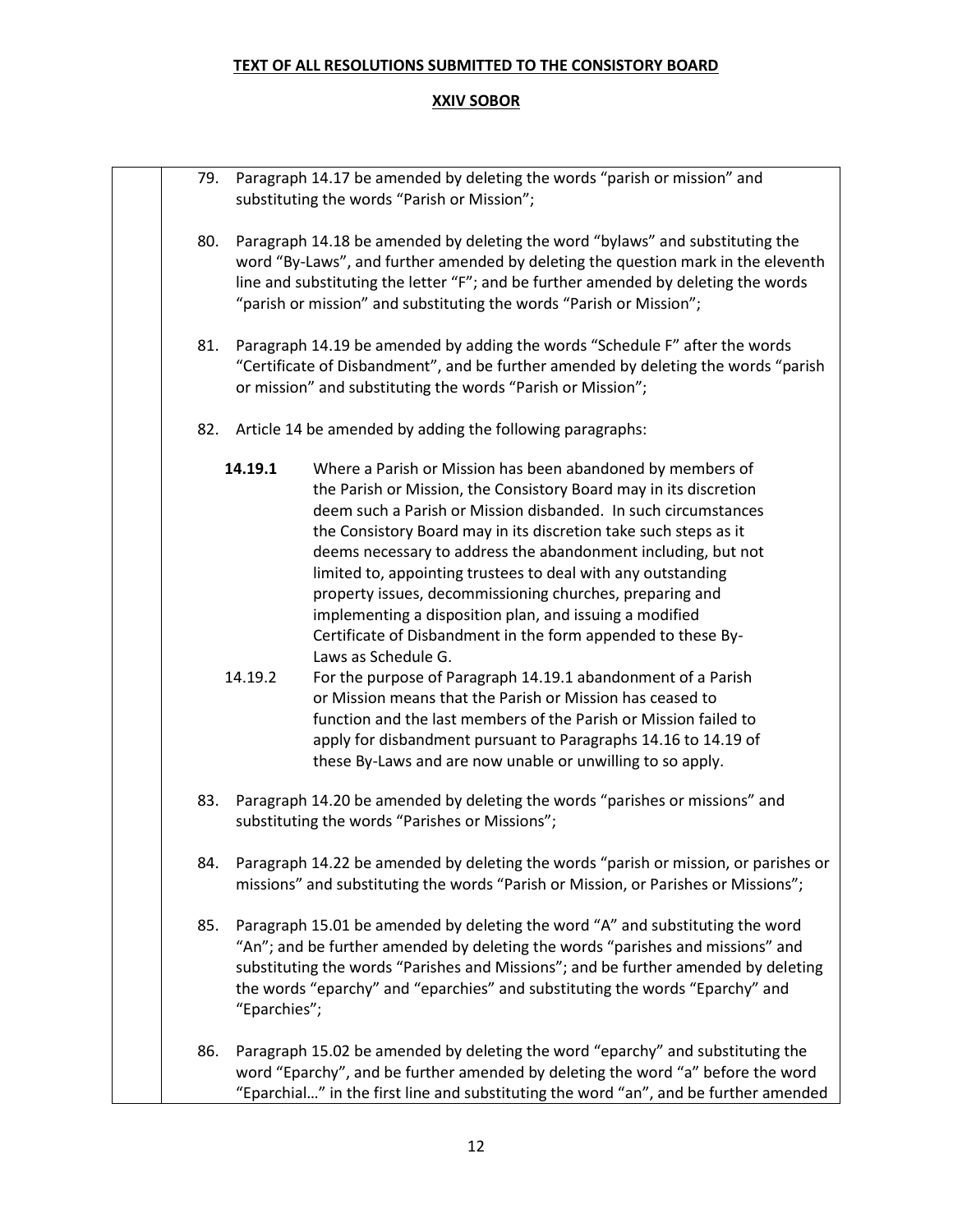|     | by deleting the word "selected" and substituting the word "elected", and further<br>amended by deleting the word "approved" and substituting the words "Canonically<br>Ratified", and further amended by deleting the word "hereinbefore";                                                                                                                                                                                                                                                |
|-----|-------------------------------------------------------------------------------------------------------------------------------------------------------------------------------------------------------------------------------------------------------------------------------------------------------------------------------------------------------------------------------------------------------------------------------------------------------------------------------------------|
| 87. | Paragraph 15.03 be amended by deleting the words "a eparchy" and substituting the<br>words "an Eparchy", and be further amended by deleting the word "earlier", and<br>further amended by deleting the word "forth" and substituting the word "out";                                                                                                                                                                                                                                      |
| 88. | Paragraph 15.05 be amended by deleting the word "A" in the first line and<br>substituting the word "An", and be further amended by deleting the word<br>"eparchy" in the first, third and fifth lines and substituting the word "Eparchy";                                                                                                                                                                                                                                                |
| 89. | Paragraph 15.06 be amended by deleting the word "eparchy" and substituting the<br>word "Eparchy";                                                                                                                                                                                                                                                                                                                                                                                         |
| 90. | Paragraph 15.07 be amended by deleting the word "a" before the words "Eparchial<br>Council" in the first line and substituting the word "an", and further amended by<br>deleting the word "bylaws" and substituting the word "By-Laws";                                                                                                                                                                                                                                                   |
| 91. | Paragraph 16.01 be amended by deleting the word "A" and substituting the word<br>"An", and further amended by deleting the words "eparchial assembly" and<br>substituting the words "Eparchial Assembly", and be further amended by deleting the<br>word "eparchy" in the last line and substituting the word "Eparchy";                                                                                                                                                                  |
| 92. | Paragraph 16.02, be amended by deleting the words "assemblies" and "a eparchial<br>assembly" and substituting the words "Assemblies" and "an Eparchial Assembly", and<br>sub-paragraph (d) be amended by deleting the word "clergymen and substituting the<br>word "clergy", and subparagraph (e) be amended by deleting the word "eparchy"<br>and substituting the word "Eparchy"; and subparagraph (f) be amended by deleting<br>the word "bylaws" and substituting the word "By-Laws"; |
| 93. | Paragraph 16.03 be amended by deleting the words "a eparchial assembly" and<br>substituting the words "an Eparchial Assembly";                                                                                                                                                                                                                                                                                                                                                            |
| 94. | Paragraph 16.04 be amended by deleting the words "a eparchial assembly" and<br>substituting the words "an Eparchial Assembly", and subparagraphs (a) and (b) be<br>amended by deleting the word "eparchy" and substituting the word "Eparchy";                                                                                                                                                                                                                                            |
| 95. | Paragraph 16.05 be amended by deleting the words "a eparchial assembly" and<br>substituting the words "an Eparchial Assembly", and further amended by deleting the<br>word "thereat", and further amended by deleting the words "eparchial assembly"<br>and substituting the words "Eparchial Assembly";                                                                                                                                                                                  |
| 96. | Paragraph 17.02 be amended by deleting the words "a eparchy" and substituting the<br>words "an Eparchy" in the second line;                                                                                                                                                                                                                                                                                                                                                               |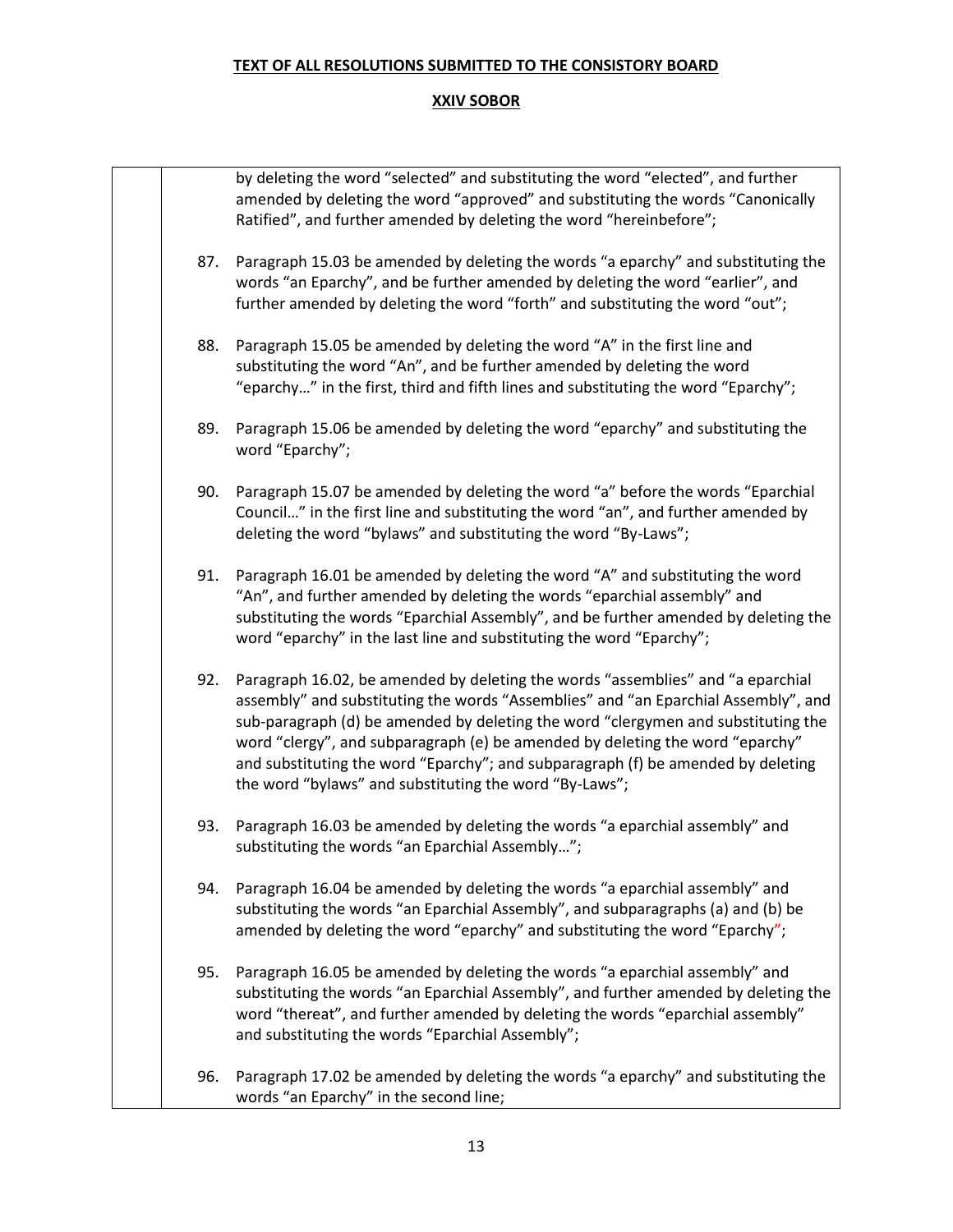| 97. | Paragraph 17.03 be amended by deleting the word "litigurical" and substituting the<br>word "liturgical";                                                                                                                                                                                                                                                                                                                                                                                                                                                                                                                                                                                                          |
|-----|-------------------------------------------------------------------------------------------------------------------------------------------------------------------------------------------------------------------------------------------------------------------------------------------------------------------------------------------------------------------------------------------------------------------------------------------------------------------------------------------------------------------------------------------------------------------------------------------------------------------------------------------------------------------------------------------------------------------|
| 98. | Paragraph 18.01 be amended by deleting the words "eparchy", "deaneries", and<br>"parishes and missions" and substituting the words "Eparchy", "Deaneries", and<br>"Parishes and Missions";                                                                                                                                                                                                                                                                                                                                                                                                                                                                                                                        |
| 99. | Paragraph 18.02 be amended by deleting the words "deanery" and "parishes and<br>missions" and substituting the words "Deanery" and "Parishes and Missions";                                                                                                                                                                                                                                                                                                                                                                                                                                                                                                                                                       |
|     | 100. Paragraph 18.03 be amended by deleting the words "deanery" and "parish" and<br>substituting the words "Deanery" and "Parish";                                                                                                                                                                                                                                                                                                                                                                                                                                                                                                                                                                                |
|     | 101. Paragraph 18.04, subparagraphs (a) to (e) inclusive be amended by deleting the word<br>"deanery" and substituting the word "Deanery";                                                                                                                                                                                                                                                                                                                                                                                                                                                                                                                                                                        |
|     | 102. Paragraph 18.06 be amended by deleting the words "parishes and missions" and<br>"deanery" and substituting the words "Parishes and Missions" and "Deanery";                                                                                                                                                                                                                                                                                                                                                                                                                                                                                                                                                  |
|     | 103. Paragraph 18.07 be amended by deleting the word "deanery" and substituting the<br>word "Deanery";                                                                                                                                                                                                                                                                                                                                                                                                                                                                                                                                                                                                            |
|     | 104. Paragraph 19.02 be amended by deleting the word "a" and substituting the word<br>"an" before the words "Eparchial Tribunal" in the first line, and further amended be<br>deleting the words "eparchial assembly" and substituting the words "Eparchial<br>Assembly", and further amended by deleting the word "tribunal" in the second, fifth<br>and sixth lines and substituting the words "Eparchial Tribunal" in each instance, and<br>further amended by deleting the word "eparchy" in the third and fourth lines and<br>substituting the word "Eparchy", and further amended by deleting the words<br>"parishes and missions in the fourth line and substituting the words "Parishes and<br>Missions"; |
|     | 105. Paragraph 19.03 be amended by deleting the words "parish or mission" and<br>"eparchy" and substituting the words "Parish or Mission" and "Eparchy";                                                                                                                                                                                                                                                                                                                                                                                                                                                                                                                                                          |
|     | 106. Paragraph 19.05 be amended by deleting the word "a layman" and substituting the<br>word "laity", and further amended by deleting the words "a clergyman" in the<br>second and third lines and substituting the word "clergy", and further amended by<br>deleting the word "adjudge" and substituting the word "adjudicate";                                                                                                                                                                                                                                                                                                                                                                                  |
|     | 107. Paragraph 19.06 be amended by deleting the words "the next succeeding" in the first<br>line, and further amended by deleting the words "a eparchy" in the last line and<br>substituting the words "an Eparchy";                                                                                                                                                                                                                                                                                                                                                                                                                                                                                              |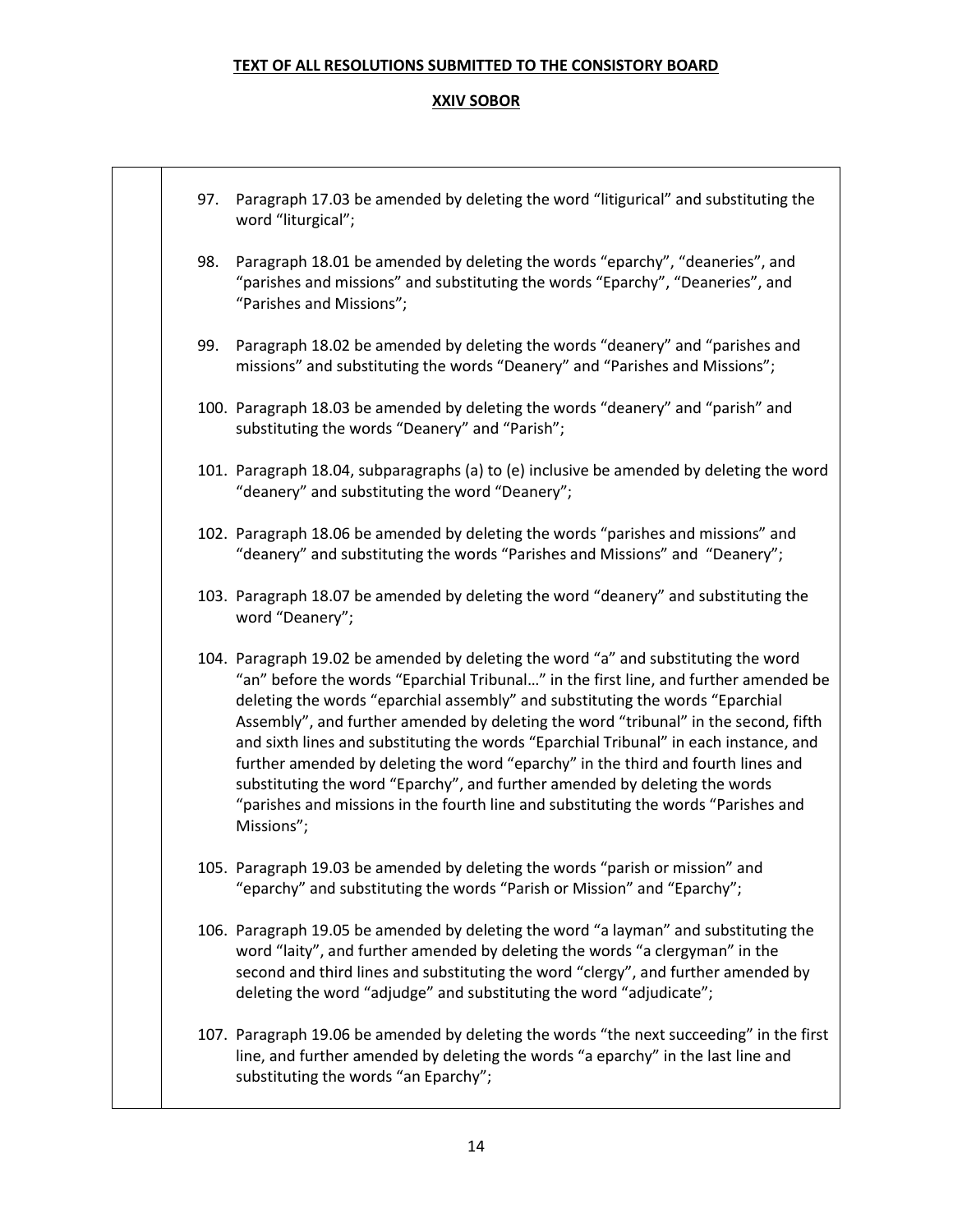|  | 108. Paragraph 19.07 be amended by deleting the word "by-laws" and substituting the<br>word "By-Laws";                                                                                                                                                                                                                           |
|--|----------------------------------------------------------------------------------------------------------------------------------------------------------------------------------------------------------------------------------------------------------------------------------------------------------------------------------|
|  | 109. Paragraph 19.08 be amended by deleting the word "eparchy" and substituting the<br>word "Eparchy", and be further amended by deleting the word "chairman" and<br>substituting the word "chair";                                                                                                                              |
|  | 110. Paragraph 19.11 be amended by deleting the word "thereat" in the second line, and<br>by adding the words "evidence and" before the word "argument";                                                                                                                                                                         |
|  | 111. Paragraph 19.12 be amended by deleting the words "or without" before the word<br>"reasons", be further amended by deleting the word "chairman" ad substituting the<br>word "chair" in the fifth line;                                                                                                                       |
|  | 112. Paragraph 19.13 be amended by deleting the word "a" and substituting the word<br>"an" before the words "Eparchial Tribunal" in the first line; and be further amended<br>by deleting the words "in respect thereof" and "setting forth";                                                                                    |
|  | 113. Paragraph 19.14 be amended by deleting the word "by-laws" and substituting the<br>word "By-Laws";                                                                                                                                                                                                                           |
|  | 114. Paragraph 19.15 be amended by deleting the word "thereof"                                                                                                                                                                                                                                                                   |
|  | 115. Paragraph 19.16 be amended by deleting the word "thereof";                                                                                                                                                                                                                                                                  |
|  | 116. Paragraph 19.17 be amended by deleting the word "hereinbefore";                                                                                                                                                                                                                                                             |
|  | 117. Paragraph 19.20 be amended by deleting the word "chairperson" and substituting<br>the word "chair", and further deleting the word "layman" and substituting the words<br>"lay member";                                                                                                                                      |
|  | 118. Paragraph 19.22 be amended by deleting the word "chairman" and substituting the<br>word "chair", and further amended by deleting the word "forth" and substituting the<br>word "out";                                                                                                                                       |
|  | 119. Paragraph 19.24 be amended by deleting the word "thereof"; and be further<br>amended by deleting the word "same" in the fifth line and substituting the word<br>"matter";                                                                                                                                                   |
|  | 120. Paragraph 19.25 be amended by deleting the word "same" in the third line and<br>substituting the words "Petition for Decision or Notice of Appeal", and further<br>amended by deleting the words "or without" in the fourth line before the word<br>"reasons", and further amended by deleting the words "thereof, namely"; |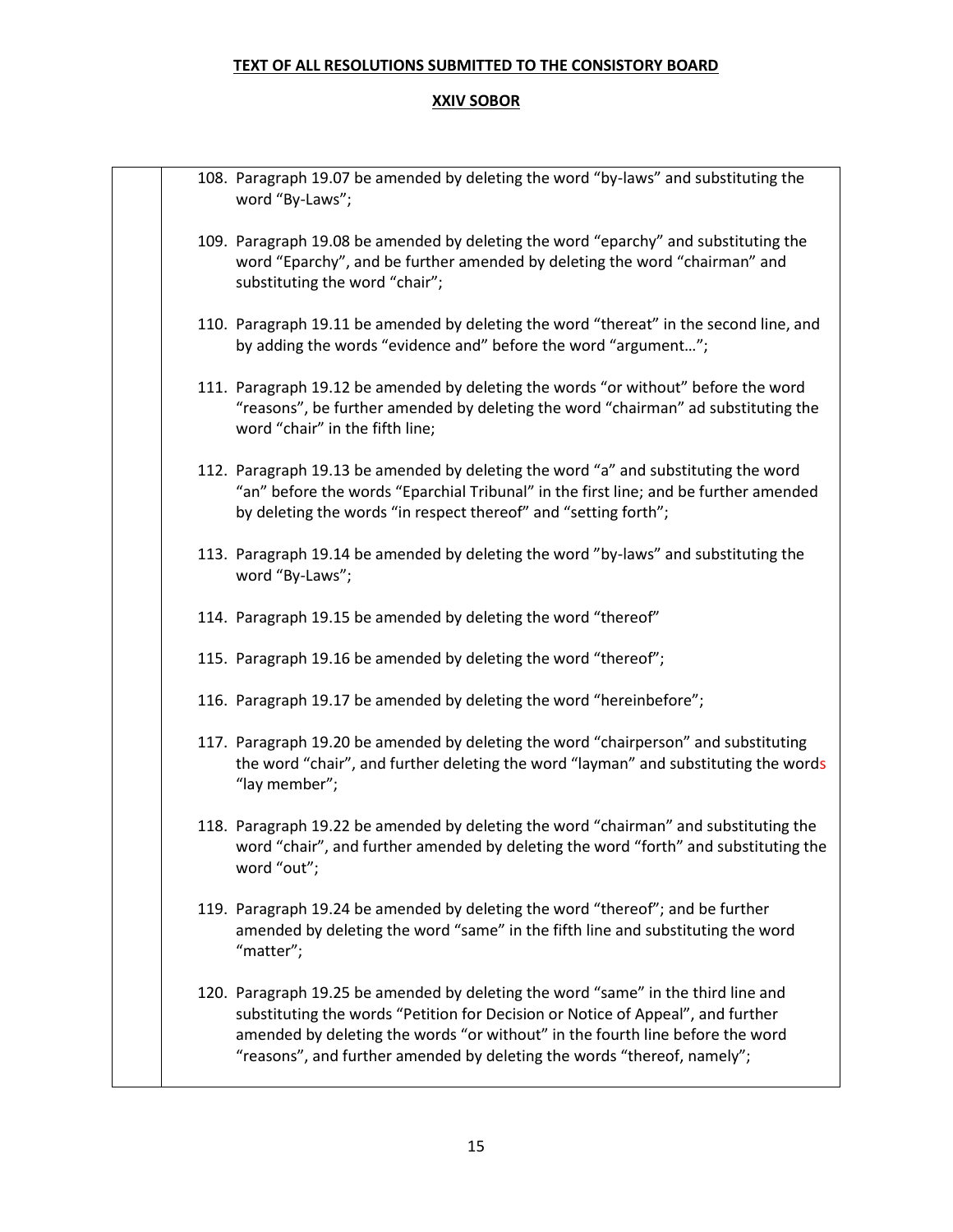|  | 121. Paragraph 19.26 be amended by deleting the words "the next preceding" in the first<br>line, and be further amended by deleting the word "hereinbefore" in the third line,<br>and further amended by deleting the word "thereof" in the fifth line, and further<br>amended by deleting the word "forth" and substituting the word "out" in the sixth<br>line; and further amended by deleting the word "thereof" in seventh line, and further<br>amended by deleting the word "thereat" in the eighth line;                                                             |
|--|-----------------------------------------------------------------------------------------------------------------------------------------------------------------------------------------------------------------------------------------------------------------------------------------------------------------------------------------------------------------------------------------------------------------------------------------------------------------------------------------------------------------------------------------------------------------------------|
|  | 122. Paragraph 19.29 be amended by deleting the words "noted to that effect" and<br>substituting the words "served by", and further amended by deleting the words "who<br>shall cause the decision to be served";                                                                                                                                                                                                                                                                                                                                                           |
|  | 123. Paragraph 19.30 be amended by deleting the words "a statement to that effect and<br>the reasons therefor" and substituting the words "the denial with reasons in writing",<br>and further amended by deleting the word "revising" and substituting the word<br>"reconsidering", and further amended by deleting the words "to comply with the<br>requirements for ratification and approval" and substituting the words "taking into<br>account the reasons provided", and further amended by deleting the word "revised"<br>and substituting the word "reconsidered"; |
|  | 124. Paragraph 19.31 be amended by deleting the words "come to an agreement in<br>respect of the revision to" and substituting the word "reconsider", and further<br>amended by deleting the words "for ratification and approval";                                                                                                                                                                                                                                                                                                                                         |
|  | 125. Paragraph 19.32 be amended by deleting the word "same" in the second line, and<br>further amended by deleting the words "in respect thereof" and "set forth" in the<br>seventh line;                                                                                                                                                                                                                                                                                                                                                                                   |
|  | 126. Paragraph 21.01 be amended by deleting the word "by-laws" and substituting the<br>word "By-Laws";                                                                                                                                                                                                                                                                                                                                                                                                                                                                      |
|  | 127. Paragraph 21.02 be amended by deleting the word "by-laws" and substituting the<br>word "By-Laws"; and be further amended by deleting the word "a" in the second line<br>and substituting the word "an"; and be further amended by deleting the words<br>"parish or mission" in the second and last lines and substituting the words "Parish or<br>Mission";                                                                                                                                                                                                            |
|  | 128. Paragraph 21.03 be amended by deleting the word "by-laws" and substituting the<br>word "By-Laws"; and be further amended by deleting the words "official organ" and<br>substituting the words "Official Publication";                                                                                                                                                                                                                                                                                                                                                  |
|  | 129. Paragraph 21.04 be amended by deleting the word "by-laws" and substituting the<br>word "By-Laws"; and be further amended by deleting the words "official organ" and<br>substituting the words "Official Publication";                                                                                                                                                                                                                                                                                                                                                  |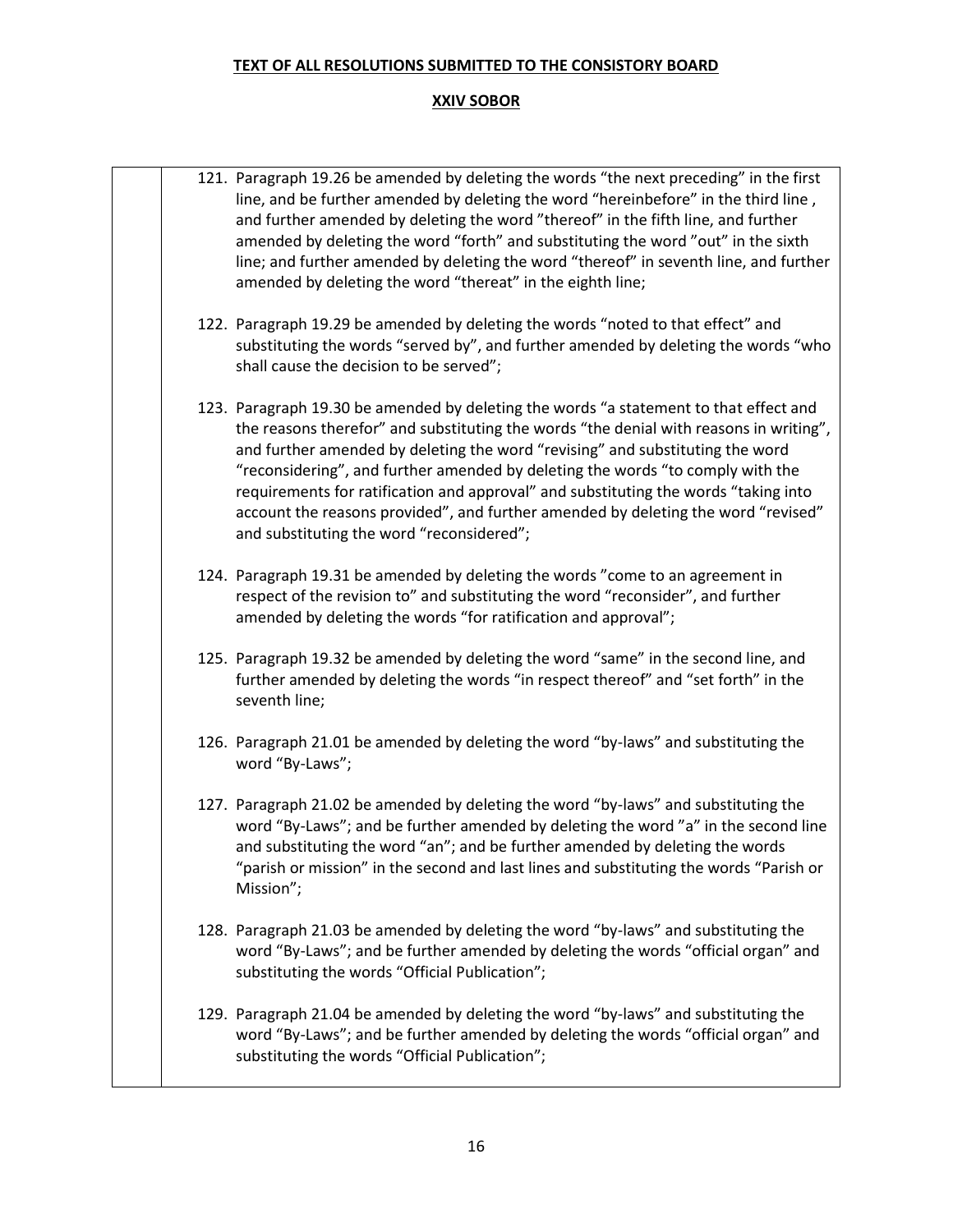|  | 130. The title of Schedule "A" be amended by deleting the words "MODEL BY-LAWS" and<br>substituting the words MODEL BYLAWS";                                                                                                                                                                                                                                                                   |
|--|------------------------------------------------------------------------------------------------------------------------------------------------------------------------------------------------------------------------------------------------------------------------------------------------------------------------------------------------------------------------------------------------|
|  | 131. The introductory paragraph of Schedule "A" be amended by deleting the word by-<br>laws in the first line and substituting the word "bylaws", and further amended by<br>deleting the word "by-laws" in the fourth line and substituting the word "By-Laws";<br>and be further amended by deleting the words "parishes and missions" and<br>substituting the words "Parishes and Missions"; |
|  | 132. Section 3 of Schedule "A": be amended by deleting the word by-laws and substituting<br>the word "By-Laws";                                                                                                                                                                                                                                                                                |
|  | 133. Section 5, subsection (a) (iii) of Schedule "A" be amended by adding the words "Act,<br>By-Laws," before the word "rules";                                                                                                                                                                                                                                                                |
|  | 134. Section 8, "A" Annual General Meeting, subsection (b) of Schedule "A" be amended<br>by deleting the words "official organ" and substituting the words "Official<br>Publication";                                                                                                                                                                                                          |
|  | 135. Section 8, "B" Special General Meeting, subsection (e) of Schedule "A" be amended<br>by deleting the words "official organ" and substituting the words "Official<br>Publication";                                                                                                                                                                                                         |
|  | 136. Section 17, subsection (a) of Schedule "A" be amended by deleting the word "by-<br>laws" and substituting the word "bylaws";                                                                                                                                                                                                                                                              |
|  | 137. Section 7, subsection (h) of Schedule "A" be amended by adding the words "Eparchial<br>Tribunal, with a right to appeal to the Ecclesiastical Tribunal, and to the" before the<br>word "Consistory";                                                                                                                                                                                      |
|  | 138. The Pledge of Allegiance in Schedule "A" be amended by deleting the word "by-laws"<br>and substituting the word "By-Laws";                                                                                                                                                                                                                                                                |
|  | 139. Schedule "C" be amended by deleting the word "by-laws" and substituting the word<br>"By-Laws";                                                                                                                                                                                                                                                                                            |
|  | 140. The title of Schedule "D" be amended by deleting the words "MODEL BY-LAWS" and<br>substituting the words "MODEL BYLAWS";                                                                                                                                                                                                                                                                  |
|  | 141. The introductory paragraph of Schedule "D" be amended by deleting the word "by-<br>laws" in the first line and substituting the word "bylaws" and be further amended by<br>deleting the word "by-laws" in the fourth line and substituting the word "By-Laws";                                                                                                                            |
|  | 142. Section 4, subsection (a) of Schedule "D" be amended by deleting the word "by-laws"<br>in the second line and substituting the word "bylaws";                                                                                                                                                                                                                                             |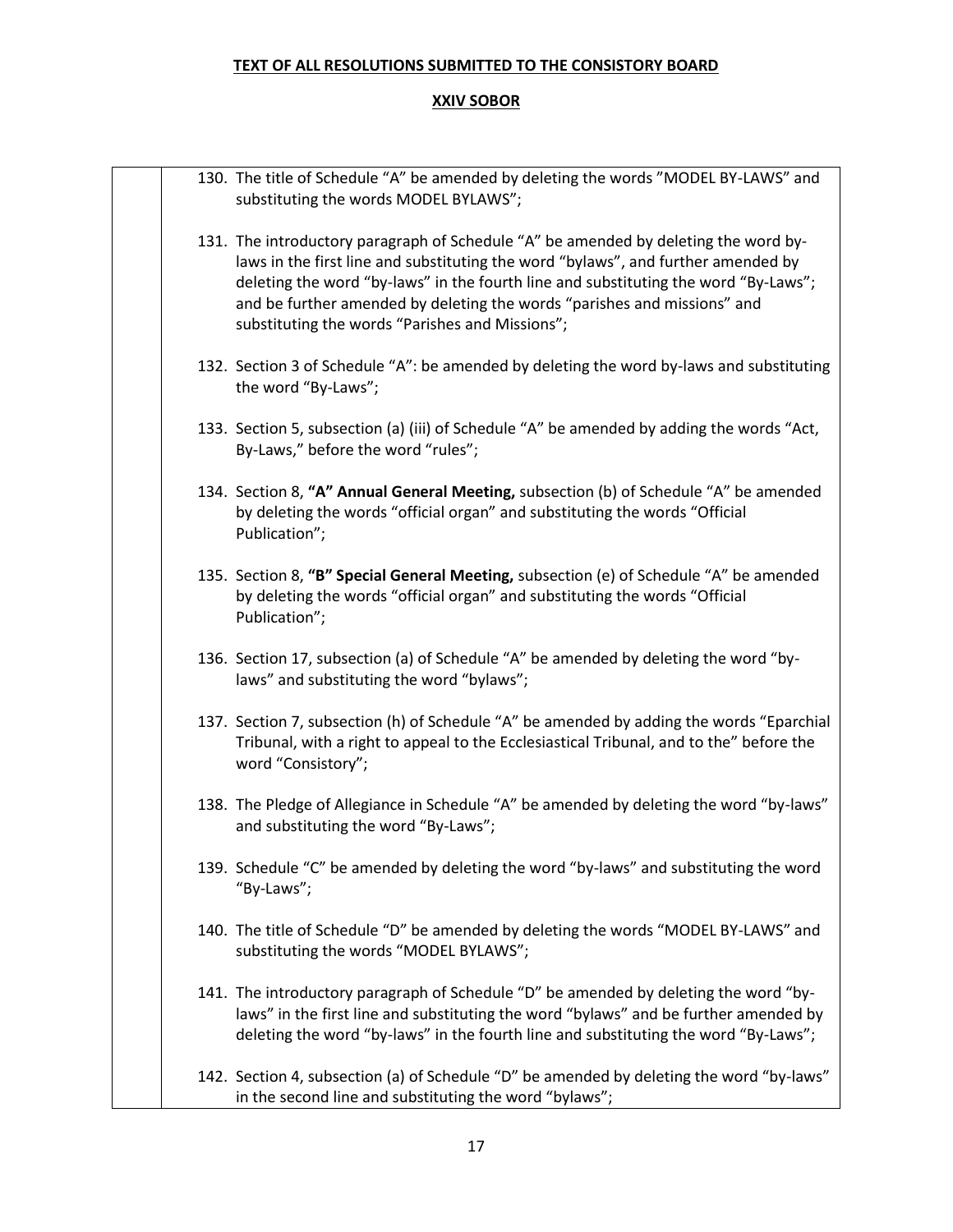| 143. Section 8, subsection (a) of Schedule "D" be amended by deleting the word "by-laws"<br>and substituting the word "bylaws";                                                                           |
|-----------------------------------------------------------------------------------------------------------------------------------------------------------------------------------------------------------|
| 144. Schedule "D" be amended by deleting the words<br>"parish", "parishes", "mission" and "missions" throughout and substituting the words<br>"Parish", "Parishes", "Mission", and "Missions" throughout; |
| 145. And that the By-Laws be amended by adding Schedules "E", "F", and "G" as follows:                                                                                                                    |
| THIS IS SCHEDULE "E" TO THE BY-LAWS OF THE UKRAINIAN ORTHODOX<br><b>CHURCH OF CANADA</b>                                                                                                                  |
| <b>CERTIFICATE OF AMALGAMATION</b>                                                                                                                                                                        |
|                                                                                                                                                                                                           |
|                                                                                                                                                                                                           |
| $\frac{1}{(Address)}$ in the $\frac{1}{(City/T_{OMM}/Init\_right)}$                                                                                                                                       |
|                                                                                                                                                                                                           |
| in the Province of _________________________, and that the Ukrainian                                                                                                                                      |
|                                                                                                                                                                                                           |
| <u> 1989 - Johann Stein, mars an deus an deus Angels an deus Angels an deus Angels an deus Angels an deus Angels</u>                                                                                      |
| (City/Town/District)<br>(Address)                                                                                                                                                                         |
| in the Province of __________________________, have amalgamated to form                                                                                                                                   |
| one ____________(parish/mission) to be known as the Ukrainian                                                                                                                                             |
|                                                                                                                                                                                                           |
|                                                                                                                                                                                                           |
|                                                                                                                                                                                                           |
| and by these presents is recognized as a                                                                                                                                                                  |
| constituent part of the Ukrainian Orthodox Church of Canada, incorporated                                                                                                                                 |
| by chapter 98 of the Statutes of Canada, 1929, as amended by chapter                                                                                                                                      |
| 51 of the Statutes of Canada, 1990, pursuant to Resolutions of the                                                                                                                                        |
|                                                                                                                                                                                                           |
|                                                                                                                                                                                                           |
|                                                                                                                                                                                                           |
|                                                                                                                                                                                                           |
| regard, a certified copy having been received by the Ukrainian Orthodox                                                                                                                                   |
| Church                                                                                                                                                                                                    |
| of Canada.                                                                                                                                                                                                |
|                                                                                                                                                                                                           |
| AS PART OF the Ukrainian Orthodox Church of Canada, the                                                                                                                                                   |
|                                                                                                                                                                                                           |
| οf                                                                                                                                                                                                        |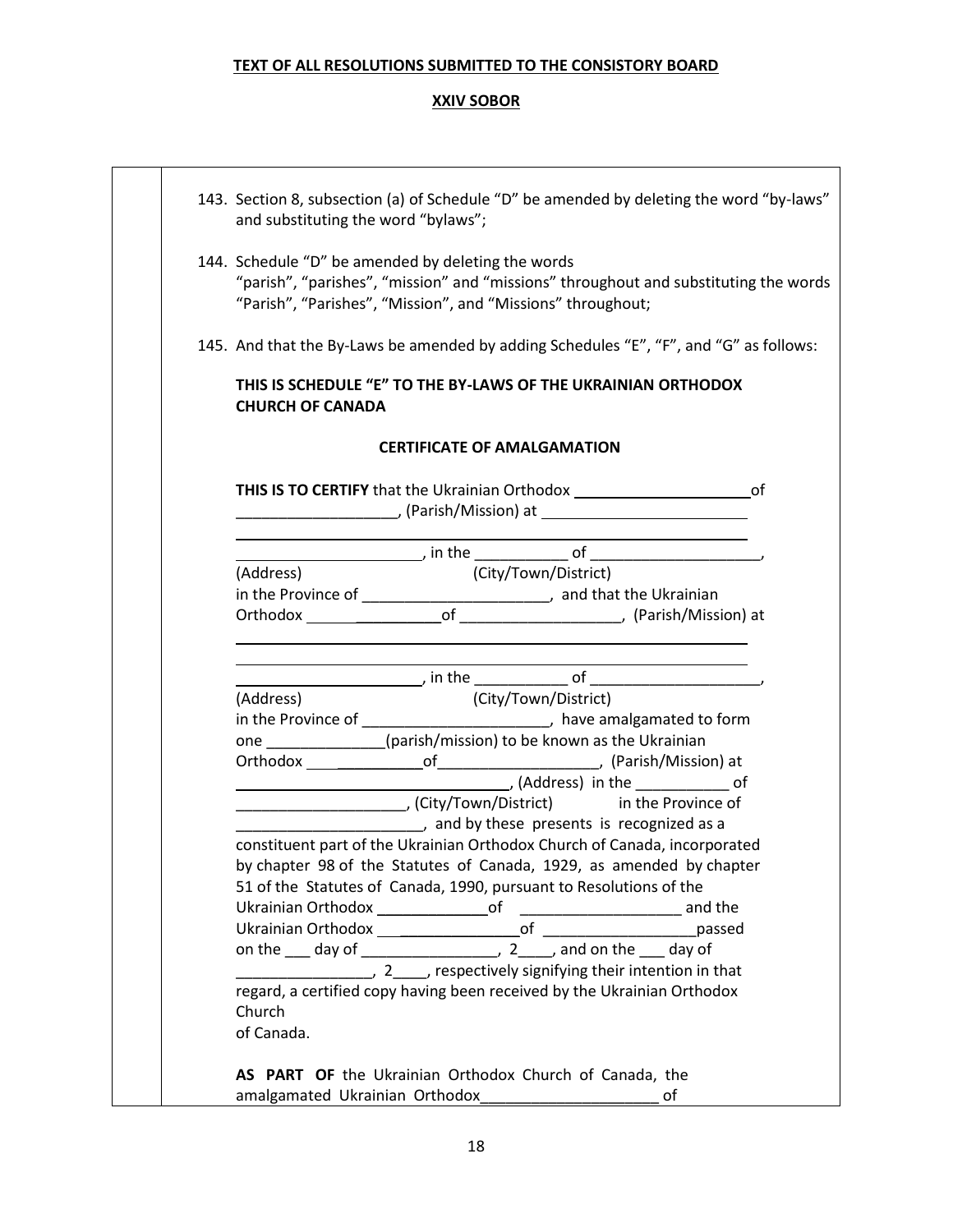|         | (Parish/Mission) shall be under its spiritual direction                                          |
|---------|--------------------------------------------------------------------------------------------------|
|         | and jurisdiction and in the immediate spiritual charge of the bishops and                        |
|         | priests of the Ukrainian Orthodox Church of Canada, who hold firm to its                         |
|         |                                                                                                  |
|         | established rules of Church discipline, particularly in the administration of                    |
|         | the Holy Mysteries, preaching of the Word of God and rendering of                                |
|         | spiritual assistance to its faithful. The members of the said Ukrainian                          |
|         |                                                                                                  |
|         | shall be entitled to all of the benefits of and be subject to all regulations of                 |
|         | the Ukrainian Orthodox Church of Canada.                                                         |
|         |                                                                                                  |
|         | <b>ISSUED</b> at the City of Winnipeg, in the Province of Manitoba, this _____ day               |
|         |                                                                                                  |
|         | Ukrainian Orthodox Church of Canada, duly attested to by the signatures of                       |
|         | its authorized officers.                                                                         |
|         |                                                                                                  |
|         | UKRAINIAN ORTHODOX CHURCH OF CANADA                                                              |
|         |                                                                                                  |
|         | Per:                                                                                             |
|         | Chairman, Presidium of Consistory Board                                                          |
|         |                                                                                                  |
|         | Metropolitan                                                                                     |
|         |                                                                                                  |
|         | Per:                                                                                             |
|         | Secretary, Presidium of Consistory Board                                                         |
|         |                                                                                                  |
|         | Here is the proposed draft of the Certificate of Disbandment to be added as Schedule F to the    |
| Bylaws: |                                                                                                  |
|         |                                                                                                  |
|         | THIS IS SCHEDULE "F" TO THE BY-LAWS OF THE UKRAINIAN ORTHODOX                                    |
|         | <b>CHURCH OF CANADA</b>                                                                          |
|         | <b>CERTIFICATE OF DISBANDMENT</b>                                                                |
|         |                                                                                                  |
|         |                                                                                                  |
|         |                                                                                                  |
|         |                                                                                                  |
|         |                                                                                                  |
|         |                                                                                                  |
|         |                                                                                                  |
|         | by these presents is disbanded and is no longer a constituent part of the                        |
|         | Ukrainian Orthodox Church of Canada, incorporated by chapter 98 of the                           |
|         | Statutes of Canada, 1929, as amended by chapter 51 of the Statutes of                            |
|         | Canada, 1990, pursuant to a Resolution of the said Ukrainian Orthodox                            |
|         |                                                                                                  |
|         |                                                                                                  |
|         | of $\frac{1}{\text{day of}}$ of $\frac{1}{2}$ , $\frac{2}{3}$ , signifying its intention in that |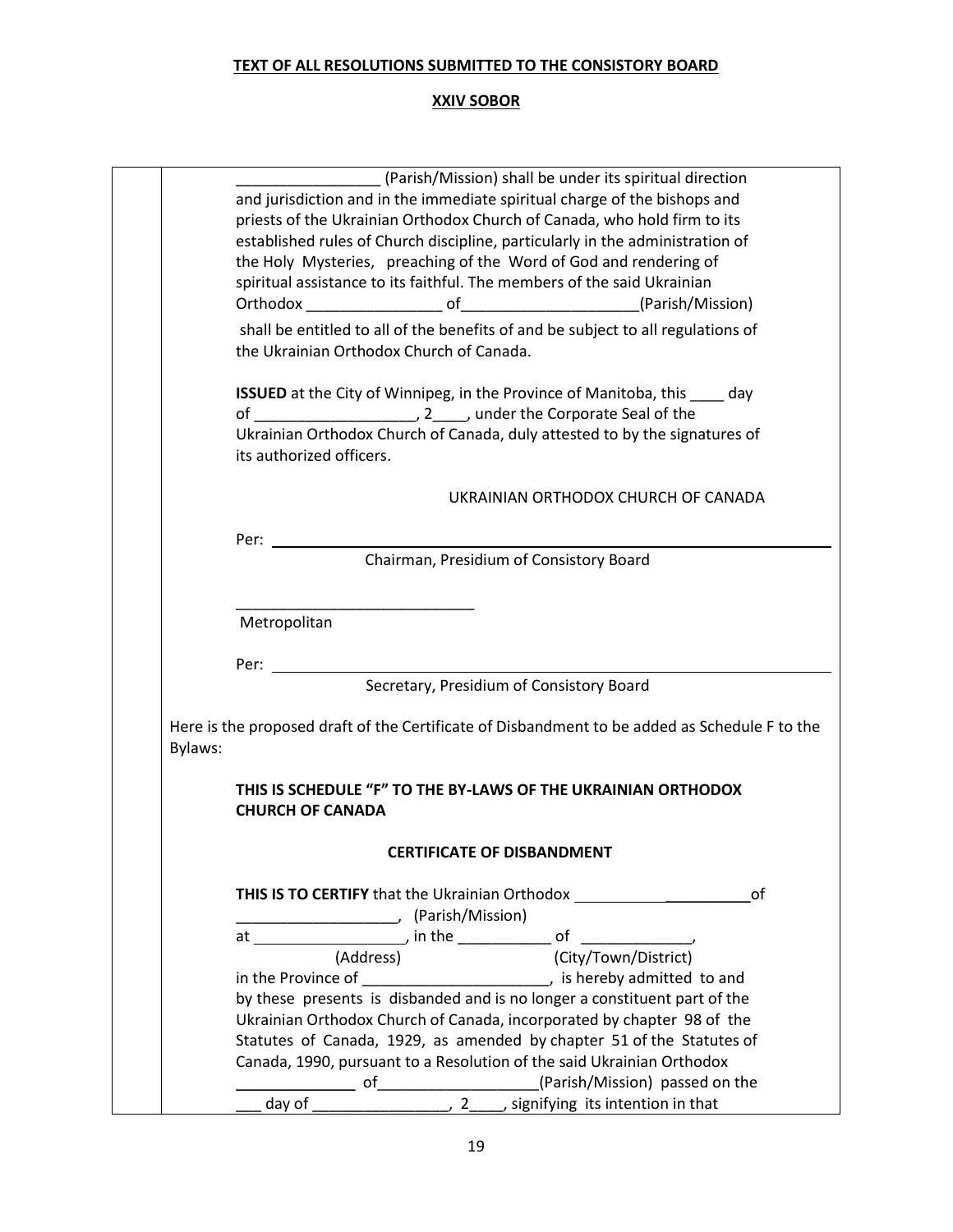| regard, a certified copy having been received by the Ukrainian Orthodox                                           |
|-------------------------------------------------------------------------------------------------------------------|
| Church of Canada.                                                                                                 |
|                                                                                                                   |
|                                                                                                                   |
| adopted a disposition plan satisfactory to the Consistory Board and has                                           |
| taken all steps necessary in accordance with its bylaws, the disposition plan                                     |
| and these Bylaws to disband the parish or mission, including the payment                                          |
| of all outstanding debts and expenses and the remittal of the residue to the                                      |
| Ukrainian Orthodox Church of Canada, hereby approved and ratified by the                                          |
| Consistory Board of the Ukrainian Orthodox Church of Canada.                                                      |
| <b>ISSUED</b> at the City of Winnipeg, in the Province of Manitoba, this ____ day                                 |
|                                                                                                                   |
| Ukrainian Orthodox Church of Canada, duly attested to by the signatures of                                        |
| its authorized officers.                                                                                          |
| UKRAINIAN ORTHODOX CHURCH OF CANADA                                                                               |
|                                                                                                                   |
| Per: $\qquad \qquad$<br>Chairman, Presidium of Consistory Board                                                   |
|                                                                                                                   |
| Metropolitan                                                                                                      |
|                                                                                                                   |
| Secretary, Presidium of Consistory Board                                                                          |
|                                                                                                                   |
| Here is the proposed draft of the modified Certificate of Disbandment to be added as Schedule<br>G to the Bylaws: |
|                                                                                                                   |
| THIS IS SCHEDULE "G" TO THE BY-LAWS OF THE UKRAINIAN ORTHODOX                                                     |
| <b>CHURCH OF CANADA</b>                                                                                           |
| <b>CERTIFICATE OF DISBANDMENT</b>                                                                                 |
| <b>THIS IS TO CERTIFY</b> that the Ukrainian Orthodox<br>0f                                                       |
| (Parish/Mission)                                                                                                  |
|                                                                                                                   |
|                                                                                                                   |
|                                                                                                                   |
| by these presents is disbanded and is no longer a constituent part of the                                         |
| Ukrainian Orthodox Church of Canada, incorporated by chapter 98 of the                                            |
| Statutes of Canada, 1929, as amended by chapter 51 of the Statutes of                                             |
| Canada, 1990.                                                                                                     |
| <b>ISSUED</b> at the City of Winnipeg, in the Province of Manitoba, this ____ day                                 |
| of                                                                                                                |
|                                                                                                                   |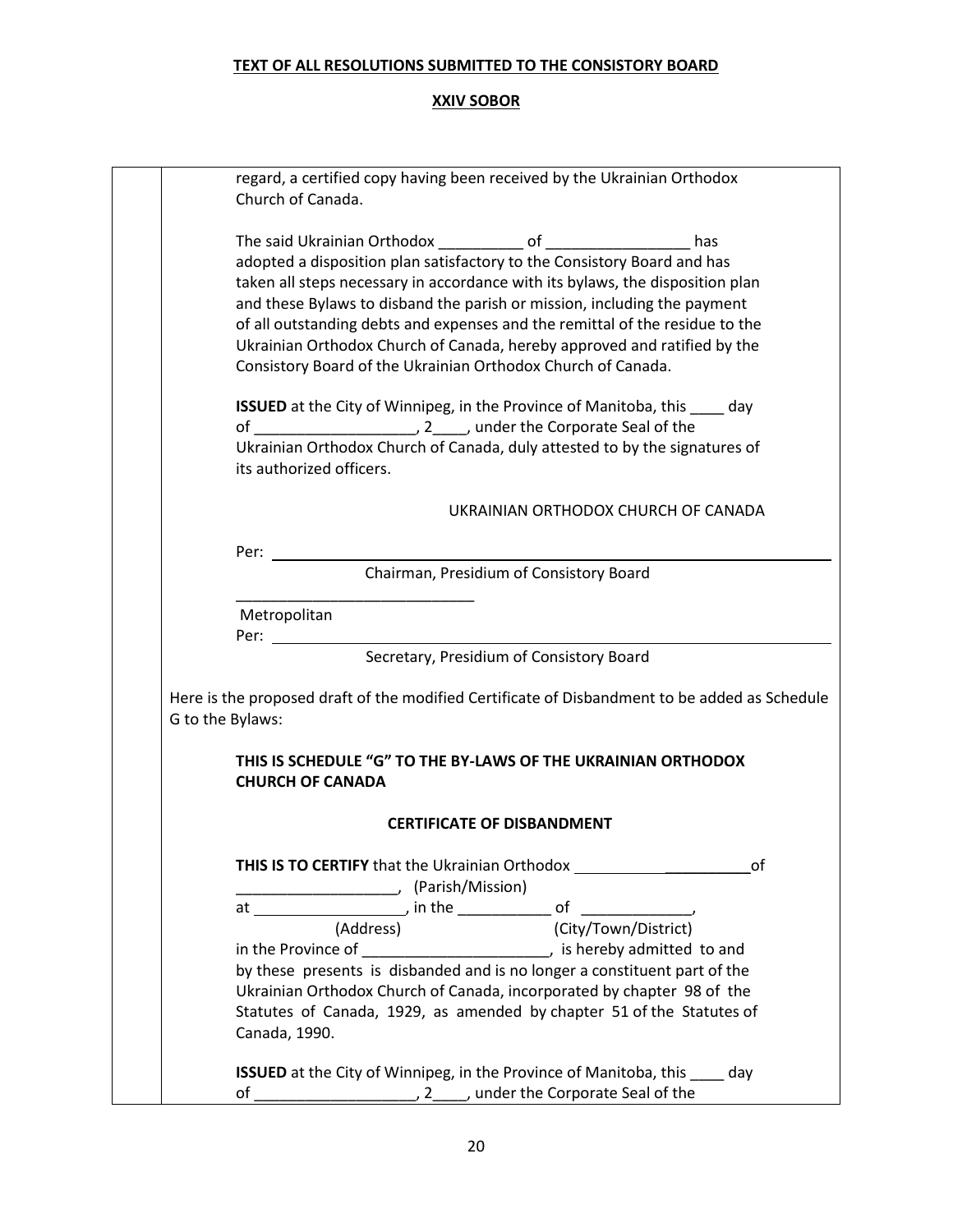|                     | Ukrainian Orthodox Church of Canada, duly attested to by the signatures of<br>its authorized officers.                                                                                                                                              |  |  |
|---------------------|-----------------------------------------------------------------------------------------------------------------------------------------------------------------------------------------------------------------------------------------------------|--|--|
|                     | UKRAINIAN ORTHODOX CHURCH OF CANADA                                                                                                                                                                                                                 |  |  |
|                     | Per:                                                                                                                                                                                                                                                |  |  |
|                     | Chairman, Presidium of Consistory Board                                                                                                                                                                                                             |  |  |
|                     | Metropolitan<br>Per:                                                                                                                                                                                                                                |  |  |
|                     | Secretary, Presidium of Consistory Board                                                                                                                                                                                                            |  |  |
|                     | ALL OF WHICH IS RESPECTFULLY MOVED by Br. Walter Pylypchuk,                                                                                                                                                                                         |  |  |
|                     | SECONDED BY Sr. Donna Reed this 12 <sup>th</sup> day of February, 2020. CARRIED                                                                                                                                                                     |  |  |
|                     | Submitted to the Consistory Board for an email vote:                                                                                                                                                                                                |  |  |
|                     | "Be it resolved that the Consistory Board adopt the recommendations of the standing By-<br>Laws, Policy and Procedures and Resolutions Committee to advance the attached proposed<br>By-Law amendments to Sobor 2020 for consideration and a vote." |  |  |
|                     | Moved by Br. Walter Pylypchuk, seconded by Sr. Donna Reed, that the Consistory Board<br>submit the proposed resolution to Sobor                                                                                                                     |  |  |
|                     | 8 in favour, 7 not voting - de facto abstentions, CARRIED                                                                                                                                                                                           |  |  |
|                     | Motion: Br. Walter Pylypchuk moved, Br. Ivan Franko seconded that the amended bylaw<br>changes be proposed to Consistory Board as a report from the Governance Review<br><b>Committee. Carried</b>                                                  |  |  |
|                     | And moved by Br. Walter Pylypchuk, Seconded by Sr. Stephania Luciuk, for a Consistory<br><b>Board vote</b>                                                                                                                                          |  |  |
|                     | Consistory Board vote: 13 in favour, 0 opposed, 5 abstained (did not vote) CARRIED                                                                                                                                                                  |  |  |
| B9                  | Origin: the UOCC By-Laws Committee about the Metropolitan's veto                                                                                                                                                                                    |  |  |
| (See<br>also<br>B1) | WHEREAS the current requirement for the metropolitan to ratify decisions of the presidium<br>and the consistory board has led to numerous delays in the implementation of presidium and<br>consistory board decisions                               |  |  |
|                     | NOW THEREFOREBE IT RESOLVED that Paragraphs 11.12 and 12.08 be amended by deleting<br>the current wording which reads as follows:                                                                                                                   |  |  |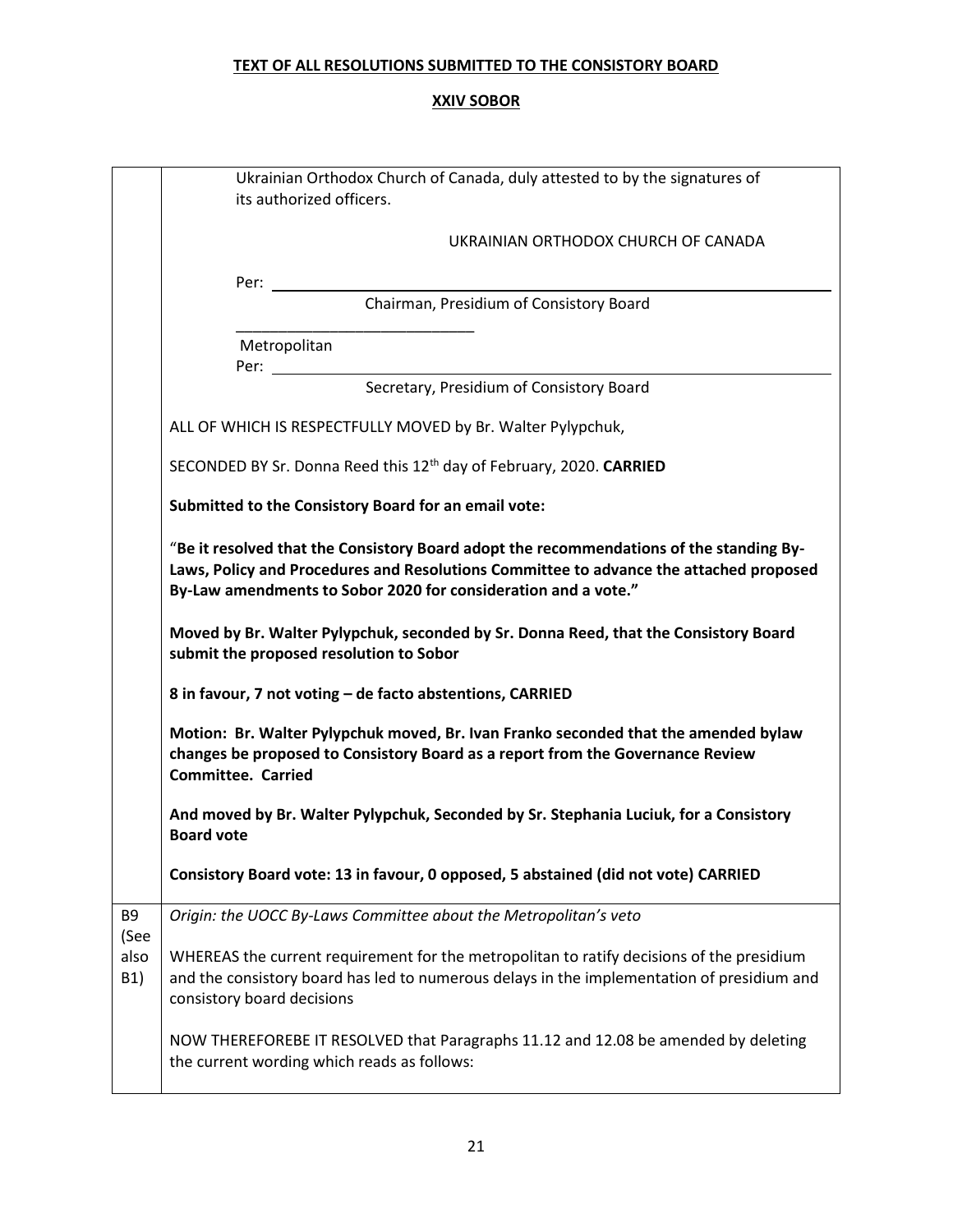| 11.12 | Any resolution passed at a meeting of the Consistory Board shall be subject to<br>the ratification and written approval of the Metropolitan. The subject matter of<br>a resolution passed by the Consistory Board shall not be implemented or acted<br>upon until the Metropolitan has consented thereto in writing or, in the absence<br>of such consent, such resolution is ratified and approved at a regular or special<br>General Council on referral by the Consistory Board.                                                                                                                                                                                                                                                                                                                                                                                                                                                                                                                                                                                                                                                                                                    |
|-------|----------------------------------------------------------------------------------------------------------------------------------------------------------------------------------------------------------------------------------------------------------------------------------------------------------------------------------------------------------------------------------------------------------------------------------------------------------------------------------------------------------------------------------------------------------------------------------------------------------------------------------------------------------------------------------------------------------------------------------------------------------------------------------------------------------------------------------------------------------------------------------------------------------------------------------------------------------------------------------------------------------------------------------------------------------------------------------------------------------------------------------------------------------------------------------------|
| 12.08 | Any resolution passed at a meeting of the Presidium shall require the approval<br>of the Metropolitan in the first instance and shall also be subject to the<br>subsequent ratification and approval of the Consistory Board.                                                                                                                                                                                                                                                                                                                                                                                                                                                                                                                                                                                                                                                                                                                                                                                                                                                                                                                                                          |
|       | And substituting the new wording which reads as follows:                                                                                                                                                                                                                                                                                                                                                                                                                                                                                                                                                                                                                                                                                                                                                                                                                                                                                                                                                                                                                                                                                                                               |
| 11.12 | Any resolution passed at a meeting of the Consistory Board where the<br>Metropolitan or his designate is not present, shall require the written<br>ratification of the Metropolitan. In such a case, the subject matter of a<br>resolution passed by the Consistory Board shall not be implemented or acted<br>upon until the Metropolitan has ratified it in writing. In the absence of such<br>written ratification, such resolution may be acted upon only if it is ratified at a<br>regular or special General Council on referral by the Consistory Board. The<br>Metropolitan must consider written ratification no later than two weeks after<br>the completion and delivery of the draft minutes of the Consistory Board<br>meeting. If the Metropolitan is unable or unwilling to consider written<br>ratification, the Consistory Board shall reconvene as soon as practicable to<br>consider next steps. Where the Metropolitan or his designate is present at a<br>Consistory Board meeting and does not voice his objection to a resolution of<br>the Consistory Board, the resolution shall be deemed ratified by the<br>Metropolitan and may be acted upon immediately. |
| 12.08 | Any resolution passed at a meeting of the Presidium where the Metropolitan<br>or his designate is not present shall require the written ratification of the<br>Metropolitan. In such case, the subject matter of a resolution passed by the<br>Presidium shall not be implemented or acted upon until the Metropolitan has<br>ratified it in writing. The Metropolitan must consider ratification no later than<br>five days after the completion of the draft minutes of the Presidium meeting.<br>If the Metropolitan is unable or unwilling to consider written ratification, the<br>Presidium shall reconvene as soon as practicable to consider next steps,<br>including moving the matter to the Consistory Board. Where the Metropolitan<br>or his designate is present at a Presidium meeting and does not voice his<br>objection to a resolution of the Presidium, the resolution shall be deemed<br>ratified by the Metropolitan and may be acted upon immediately. The actions<br>of the Presidium shall also be subject to the subsequent ratification by the<br>Consistory Board.                                                                                         |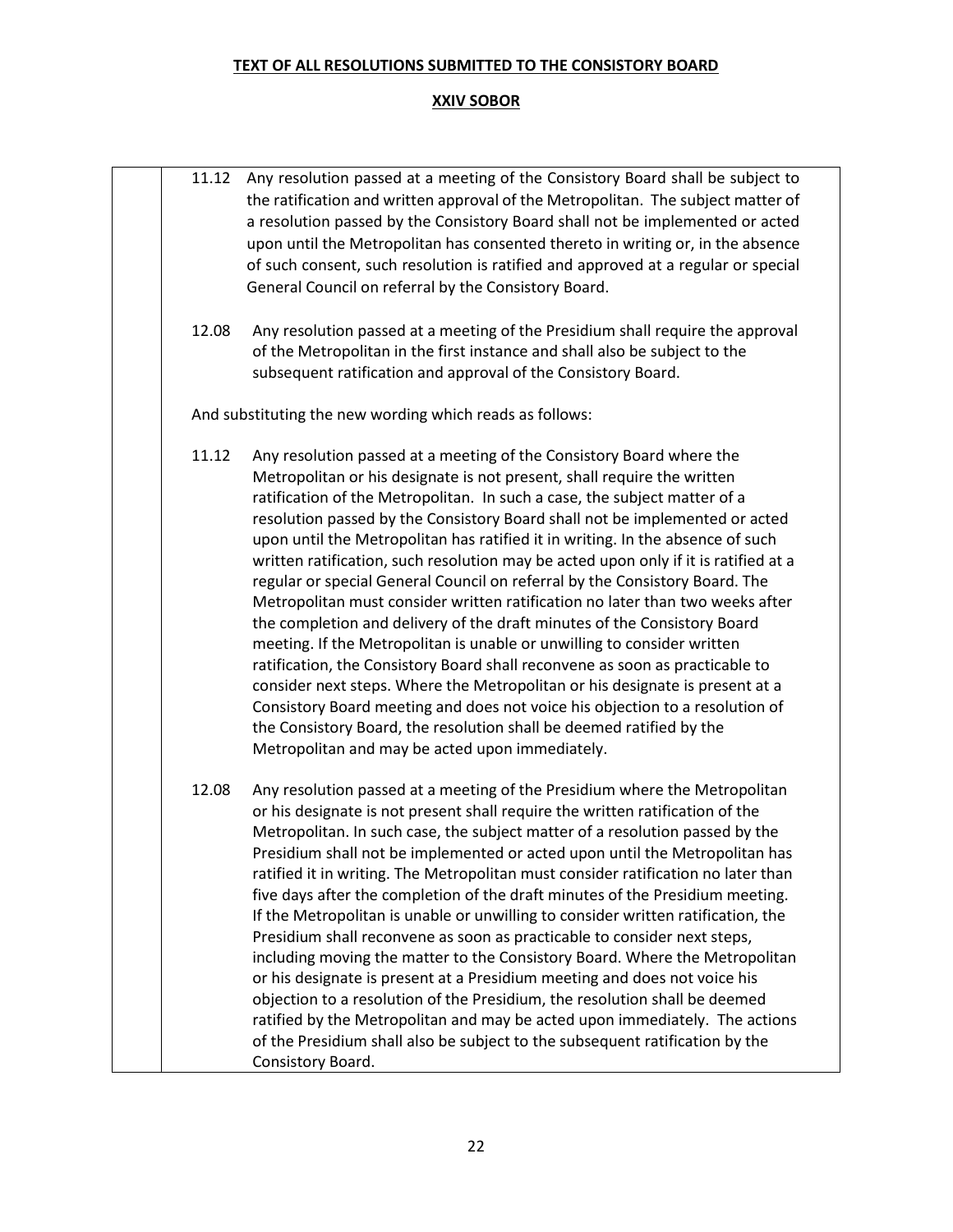|                                                                                                                        | ALL OF WHICH IS RESPECTFULLY MOVED by Br. Walter Pylypchuk,                                                                                                                                                                                                                                                                                                                                                                                                                                                                                                                                                                                                                                                                                                                                 |                                                                                                                                                                                                                                                                                                                                                                                                                                     |  |
|------------------------------------------------------------------------------------------------------------------------|---------------------------------------------------------------------------------------------------------------------------------------------------------------------------------------------------------------------------------------------------------------------------------------------------------------------------------------------------------------------------------------------------------------------------------------------------------------------------------------------------------------------------------------------------------------------------------------------------------------------------------------------------------------------------------------------------------------------------------------------------------------------------------------------|-------------------------------------------------------------------------------------------------------------------------------------------------------------------------------------------------------------------------------------------------------------------------------------------------------------------------------------------------------------------------------------------------------------------------------------|--|
|                                                                                                                        | SECONDED BY Br. Tony Harras this 12 <sup>th</sup> day of February, 2020. CARRIED                                                                                                                                                                                                                                                                                                                                                                                                                                                                                                                                                                                                                                                                                                            |                                                                                                                                                                                                                                                                                                                                                                                                                                     |  |
|                                                                                                                        | Submitted to the Consistory Board for an email vote:                                                                                                                                                                                                                                                                                                                                                                                                                                                                                                                                                                                                                                                                                                                                        |                                                                                                                                                                                                                                                                                                                                                                                                                                     |  |
|                                                                                                                        | "Be it resolved that the Consistory Board adopt the recommendations of the standing By-<br>Laws, Policy and Procedures and Resolutions Committee to advance the attached proposed<br>By-Law amendments to Sobor 2020 for consideration and a vote."                                                                                                                                                                                                                                                                                                                                                                                                                                                                                                                                         |                                                                                                                                                                                                                                                                                                                                                                                                                                     |  |
|                                                                                                                        |                                                                                                                                                                                                                                                                                                                                                                                                                                                                                                                                                                                                                                                                                                                                                                                             | Moved by Br. Walter Pylypchuk, seconded by Sr. Donna Reed, that the Consistory Board<br>submit the proposed amendments to Sobor 2020 for consideration.                                                                                                                                                                                                                                                                             |  |
|                                                                                                                        | <b>CARRIED: 8 in favour,</b>                                                                                                                                                                                                                                                                                                                                                                                                                                                                                                                                                                                                                                                                                                                                                                | 7 not voting - de facto abstentions                                                                                                                                                                                                                                                                                                                                                                                                 |  |
|                                                                                                                        |                                                                                                                                                                                                                                                                                                                                                                                                                                                                                                                                                                                                                                                                                                                                                                                             | Recital moved by Sr. Donna Reed, seconded by Br. Tony Harras, CARRIED March 11, 2021                                                                                                                                                                                                                                                                                                                                                |  |
| <b>B15</b>                                                                                                             | forward with these amendments                                                                                                                                                                                                                                                                                                                                                                                                                                                                                                                                                                                                                                                                                                                                                               | Origin: By-Laws Committee about convening Consistory Board meetings. GRC endorses moving                                                                                                                                                                                                                                                                                                                                            |  |
|                                                                                                                        | WHEREAS The current paragraph 11.10 provides as follows:<br>11.10 Meetings of the Consistory Board shall be convened by the Metropolitan, as<br>President, or with his consent by the Chancellor, as Chairman of the Presidium of the<br>Consistory Board, and written notice thereof shall be delivered or mailed to every<br>member of the Consistory Board by ordinary mail or by electronic mail to his or her<br>last known address at least thirty (30) days prior to the meeting. In addition, such<br>notice shall be published in the official organ of the Church.<br>AND WHEREAS only the Metropolitan and the Chancellor with the Metropolitan's consent<br>may call a Consistory Board meeting with no concomitant right accorded to other members<br>of the Consistory Board; |                                                                                                                                                                                                                                                                                                                                                                                                                                     |  |
|                                                                                                                        |                                                                                                                                                                                                                                                                                                                                                                                                                                                                                                                                                                                                                                                                                                                                                                                             |                                                                                                                                                                                                                                                                                                                                                                                                                                     |  |
| AND WHEREAS the Consistory Board has held numerous meetings by teleconference and<br>video conference on short notice; |                                                                                                                                                                                                                                                                                                                                                                                                                                                                                                                                                                                                                                                                                                                                                                                             |                                                                                                                                                                                                                                                                                                                                                                                                                                     |  |
|                                                                                                                        |                                                                                                                                                                                                                                                                                                                                                                                                                                                                                                                                                                                                                                                                                                                                                                                             | NOW THEREFORE BE IT RESOLVED that paragraph 11.10 be amended as follows:                                                                                                                                                                                                                                                                                                                                                            |  |
|                                                                                                                        | 11.10                                                                                                                                                                                                                                                                                                                                                                                                                                                                                                                                                                                                                                                                                                                                                                                       | In person meetings of the Consistory Board shall be convened by the<br>Metropolitan, as President, or with his consent by the Chancellor, as<br>Chairman of the Presidium of the Consistory Board, or on request of<br>seven (7) elected members of the Consistory Board with the approval<br>of the Metropolitan, which approval shall not be unreasonably<br>withheld, and written notice thereof shall be delivered or mailed to |  |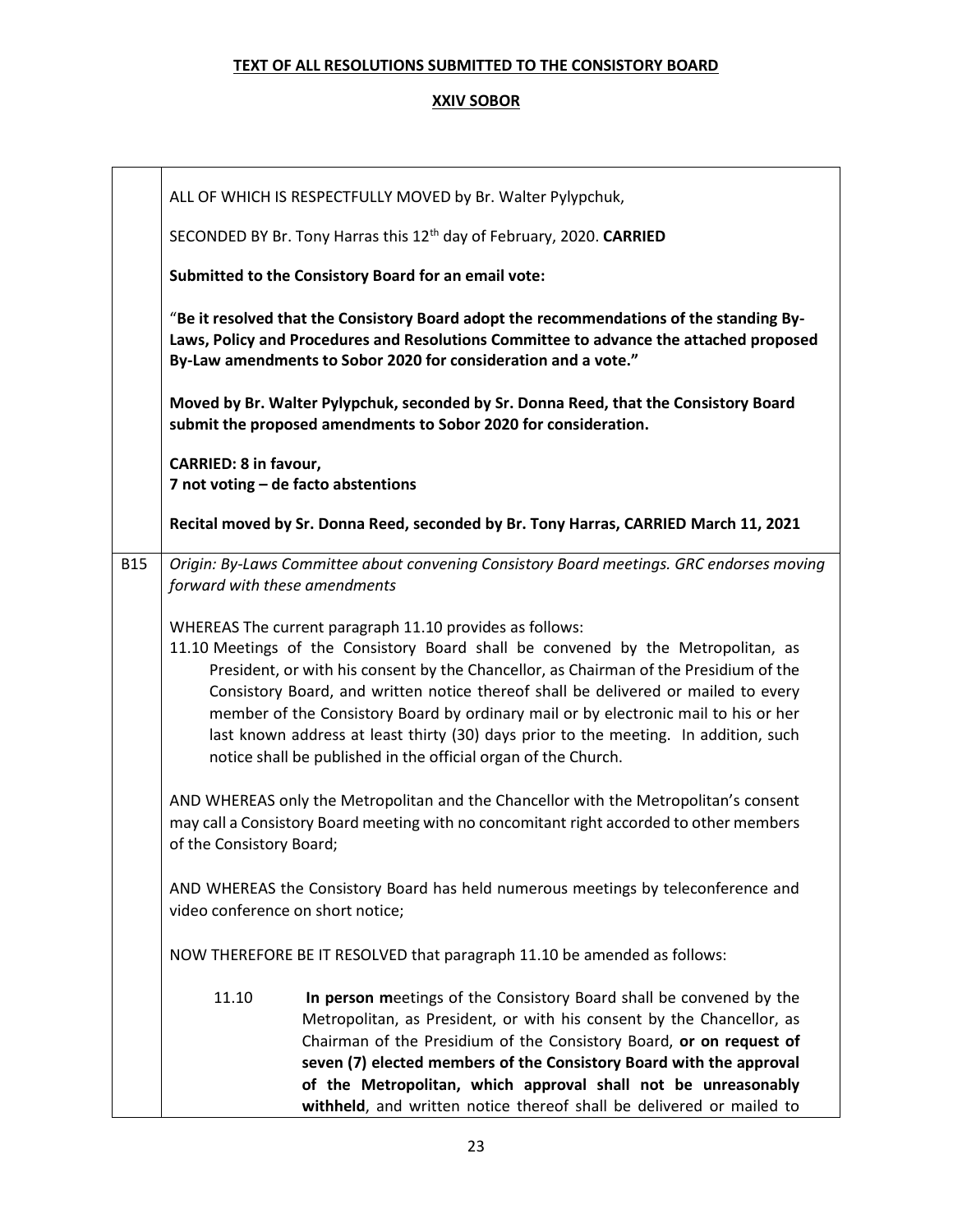|            |                                                       | every member of the Consistory Board by ordinary mail or by electronic<br>mail to his or her last known address at least thirty (30) days prior to the<br>meeting. In addition, such notice may be published in the official organ<br>of the Church.                                                                                                                                                                                                                                                                                                                                                                                                                                                     |
|------------|-------------------------------------------------------|----------------------------------------------------------------------------------------------------------------------------------------------------------------------------------------------------------------------------------------------------------------------------------------------------------------------------------------------------------------------------------------------------------------------------------------------------------------------------------------------------------------------------------------------------------------------------------------------------------------------------------------------------------------------------------------------------------|
|            |                                                       | AND BE IT FURTHER RESOLVED that the following be added:                                                                                                                                                                                                                                                                                                                                                                                                                                                                                                                                                                                                                                                  |
|            | 11.10.1                                               | Video/teleconference meetings of the Consistory Board shall be<br>convened by the Metropolitan, as President, or with his consent by the<br>Chancellor, as Chairman of the Presidium of the Consistory Board, or on<br>request of seven (7) elected members of the Consistory Board with the<br>approval of the Metropolitan, which approval shall not be<br>unreasonably withheld, and written notice thereof shall be delivered or<br>mailed to every member of the Consistory Board by ordinary mail or by<br>electronic mail to his or her last known address at least seventy (72)<br>hours prior to the meeting. In addition, such notice may be published<br>in the official organ of the Church. |
|            | <b>Committee. Carried</b><br><b>CARRIED</b><br>Luciuk | GRC Motion: Br. Walter Pylypchuk moved, Br. Ivan Franko seconded that the amended<br>bylaw changes be proposed to Consistory Board as a report from the Governance Review<br>Moved by Br. Tony Harras, Seconded by Sr. Donna Reed, at the By-Laws Committee<br>Moved for a Consistory Board vote by Br. Walter Pylypchuk, seconded by Sr. Stephania<br>Consistory Board vote: 9 in favour, 4 opposed, 5 abstained (did not vote) CARRIED                                                                                                                                                                                                                                                                 |
| <b>B17</b> |                                                       | Origin: By-Laws Committee about calling Sobors                                                                                                                                                                                                                                                                                                                                                                                                                                                                                                                                                                                                                                                           |
|            | General Council".                                     | BE IT RESOLOVED That By-Law 4.04 be amended to add the words "or at the direction of the                                                                                                                                                                                                                                                                                                                                                                                                                                                                                                                                                                                                                 |
|            |                                                       | Moved by Sr. Stephania Luciuk, seconded by Br. Tony Harras, CARRIED                                                                                                                                                                                                                                                                                                                                                                                                                                                                                                                                                                                                                                      |
| <b>B19</b> | <b>UOCCF Bylaws</b>                                   | Origin: GRC recommends moving forward with CNCA compliance. Wording adapted from the                                                                                                                                                                                                                                                                                                                                                                                                                                                                                                                                                                                                                     |
|            |                                                       | 4.1 ANNUAL GENERAL MEETING OF THE MEMBERS<br>4.1.1 An annual general meeting of the members (AGM) as required by the Canada<br>Not-for-profit Corporations Act (CNCA) shall be held for the purpose of receiving and<br>considering the financial statements and the auditor's report for the preceding fiscal<br>year and any other reports required by the CNCA to be placed before the AGM,<br>considering and approving the budget for the upcoming fiscal year, ratifying the<br>appointment of auditors appointed under paragraph 13.05, and confirming the                                                                                                                                        |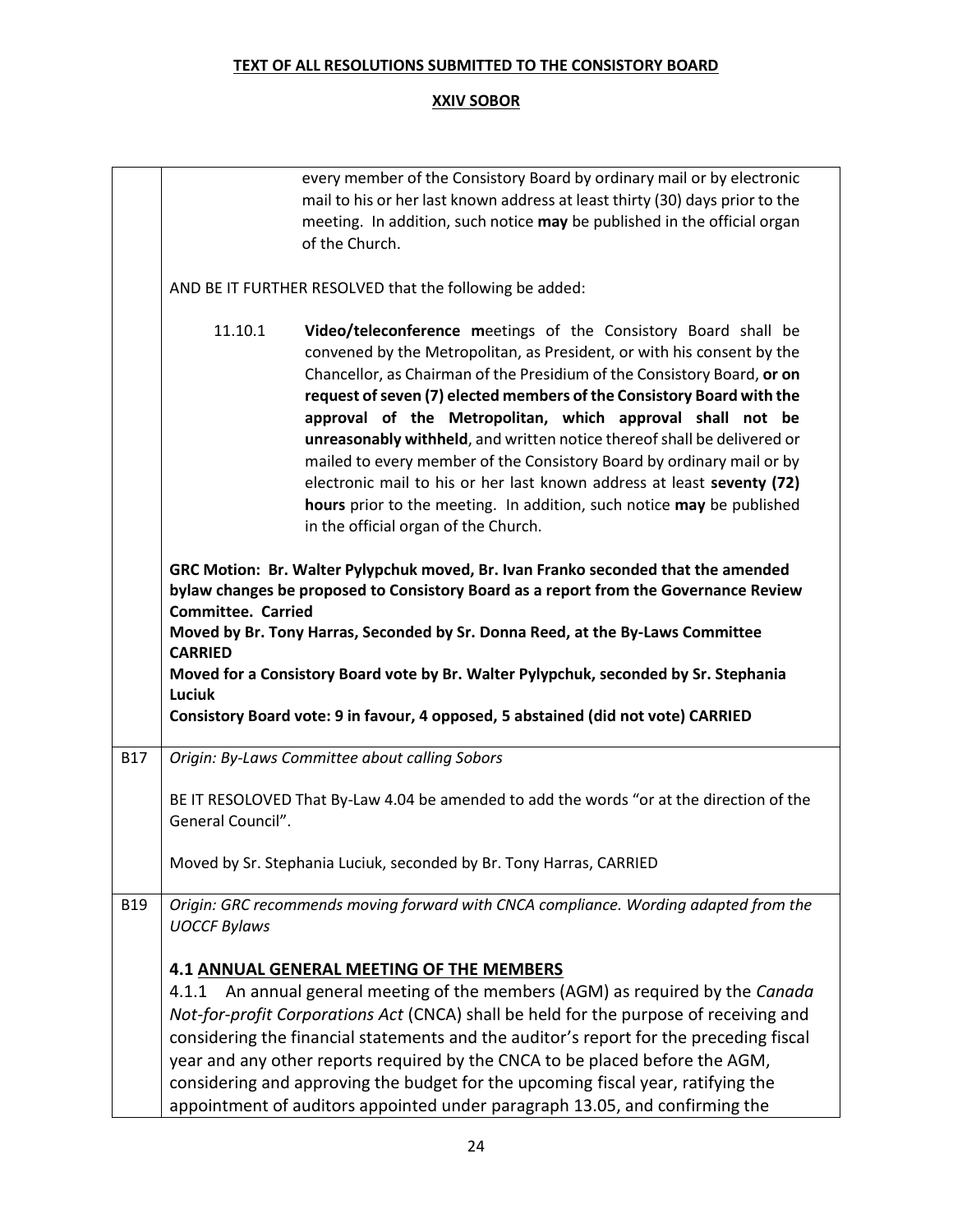#### **XXIV SOBOR**

members of the Consistory Board including filling any vacancies not filled by the Consistory Board under paragraph 11.09.

4.1.2 Subject to paragraph 4.1.3, an AGM shall be held in person in the City of Winnipeg or, if the Consistory Board shall so determine, at some other place in Canada.

4.1.3 The Consistory Board may elect to hold the AGM by electronic means such as teleconference or videoconference as long as the means selected permit each participant to communicate adequately with each other, provided that the Consistory Board has established a policy addressing (a) the mechanics of holding such a meeting and dealing specifically with how security issues are handled, (b) the procedures for establishing quorum, and (c) the method for recording votes;

4.1.4 Notice of an AGM shall be given to members of the UOCC by announcement on the UOCC web site and by verbal announcement by priests in UOCC churches across Canada. Additional notice may be given by publication in the official UOCC organ that is distributed to members and by posted notice in each parish of the UOCC.

4.1.5 Notice of the time place and manner of an AGM shall be given not less than 30 days before the date of the meeting.

4.1.6 Any member of the UOCC together with the appointed auditors of the UOCC shall be entitled to attend the AGM.

4.1.7 A quorum for transacting business at the AGM shall be twenty-five (25) members present, each member being entitled to vote at the AGM. If a quorum is present at the opening of the AGM, the members present may proceed with the business of the AGM despite that a quorum may not be present throughout the meeting. If a quorum is not present at the opening of the AGM, the members present may adjourn the meeting to a fixed time and place, but may not transact any other business.

4.1.8 Every question at an AGM shall, unless otherwise required by the Act, the By-Laws or the CNCA, be determined by the majority of votes cast on the question. In the case of an equality of votes, the Chair of the AGM shall not be entitled to a second or casting vote.

4.1.9 The Metropolitan of the UOCC or his designate shall be the Chair of the AGM and the secretary of the Presidium of the UOCC shall be the secretary of the AGM. The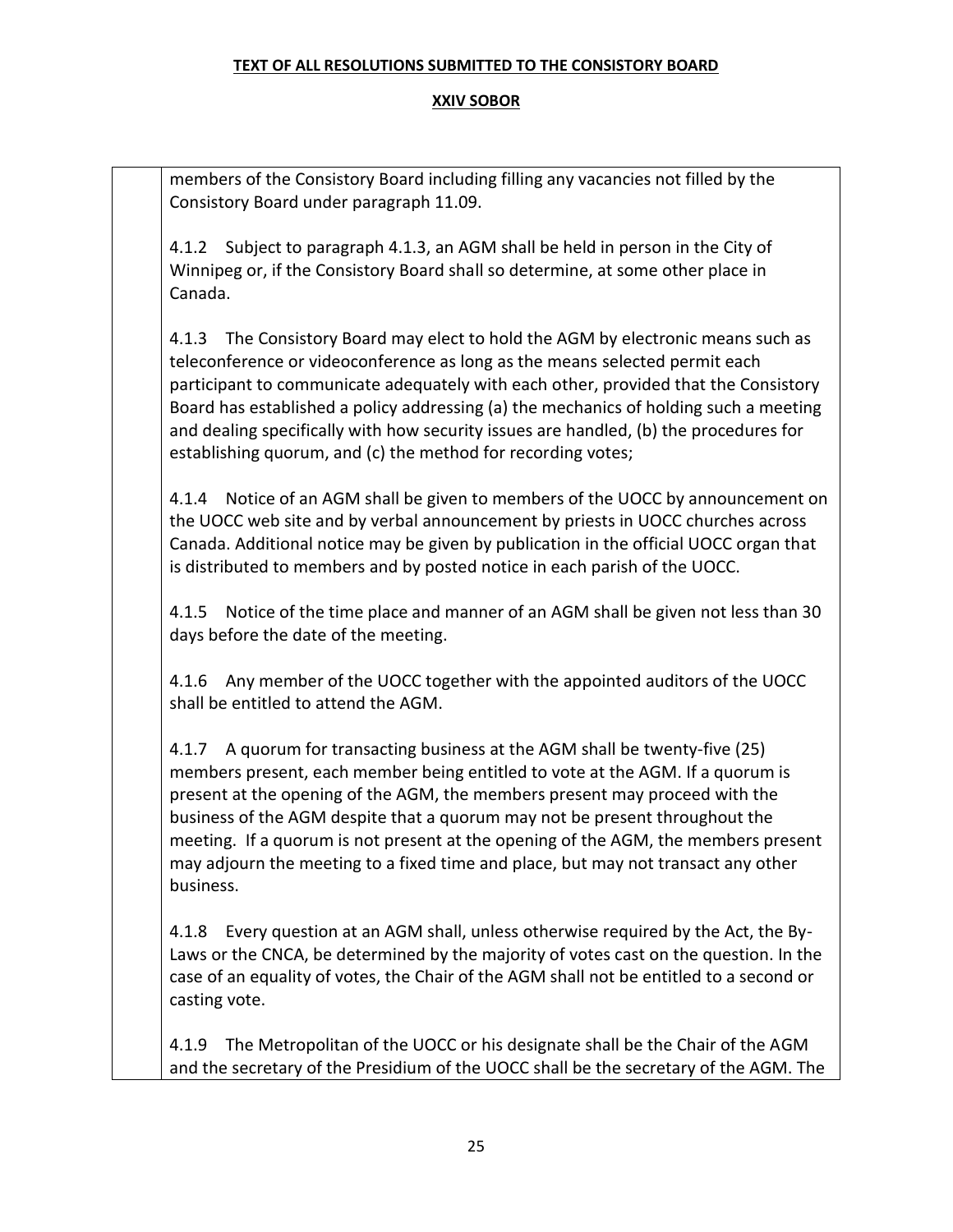|                    | members present at the AGM may elect two recorders, one from the clergy and one<br>from the laity, to record the minutes of the meeting.                                                                                                                                                                                                                                                                                                                                                                                                                                                                                                                                                                                                                                                                                                                                                                                                                      |
|--------------------|---------------------------------------------------------------------------------------------------------------------------------------------------------------------------------------------------------------------------------------------------------------------------------------------------------------------------------------------------------------------------------------------------------------------------------------------------------------------------------------------------------------------------------------------------------------------------------------------------------------------------------------------------------------------------------------------------------------------------------------------------------------------------------------------------------------------------------------------------------------------------------------------------------------------------------------------------------------|
|                    | 4.1.10 Subject to the provisions of the Act, the CNCA, or the By-Laws, any question at<br>an AGM shall be decided by a show of hands, unless a ballot thereon is required or<br>requested as provided below. Upon a show of hands, every person who was present<br>and entitled to vote shall have one vote. Whenever a vote by a show of hands shall<br>have been taken upon a question, unless the ballot is required or demanded, a<br>declaration by the chair of the meeting that the vote upon the question has been<br>carried or carried by a particular majority or not carried and an entry to that effect in<br>the minutes of the AGM shall be <i>prima facie</i> evidence of the fact without proof of the<br>number or proportion of the votes recorded in favor of or against any resolution or<br>other proceeding in respect of the question, and the result of the vote so taken shall<br>be the decision of the members upon the question. |
|                    | 4.1.11 On any question proposed for consideration at an AGM and whether or not a<br>show of hands has been taken, any member entitled to vote at the AGM may request a<br>ballot. A ballot so requested shall be taken in such manner as the chair shall direct. A<br>request for a ballot may be withdrawn at anytime prior to the taking of the ballot. If a<br>ballot is taken, each person present shall be entitled to one vote.                                                                                                                                                                                                                                                                                                                                                                                                                                                                                                                         |
|                    | 4.1.12 if an AGM is adjourned for less than 30 days, it shall not be necessary to give<br>notice of the adjourn meeting, other than by announcement at the earlier meeting<br>that is adjourned. If an AGM is adjourned by one or more adjournments for an<br>aggregate of 30 days or more, notice of the adjourn meeting shall be given as for an<br>original meeting.                                                                                                                                                                                                                                                                                                                                                                                                                                                                                                                                                                                       |
|                    | GRC Motion: Br. Walter Pylypchuk moved, Br. Ivan Franko seconded that the amended<br>bylaw changes be proposed to Consistory Board as a report from the Governance Review<br><b>Committee. Carried</b><br>Moved by Br. Walter Pylypchuk, Seconded by Sr. Stephania Luciuk, for a Consistory Board<br>vote<br>Consistory Board vote: 10 in favour, 3 opposed, 5 abstained (did not vote) CARRIED                                                                                                                                                                                                                                                                                                                                                                                                                                                                                                                                                               |
| <b>B20</b><br>(See | Origin: GRC recommends moving forward with Indemnification provisions. Alternative<br>language drafted by Florence Carey                                                                                                                                                                                                                                                                                                                                                                                                                                                                                                                                                                                                                                                                                                                                                                                                                                      |
| also<br>B16)       | Legal Duties of Members of the Consistory Board                                                                                                                                                                                                                                                                                                                                                                                                                                                                                                                                                                                                                                                                                                                                                                                                                                                                                                               |
|                    | 11.18 Every member of the Consistory Board in exercising their powers and discharging<br>their duties shall:                                                                                                                                                                                                                                                                                                                                                                                                                                                                                                                                                                                                                                                                                                                                                                                                                                                  |
|                    | (a) act honestly and in good faith with a view to the best interests of the Church;                                                                                                                                                                                                                                                                                                                                                                                                                                                                                                                                                                                                                                                                                                                                                                                                                                                                           |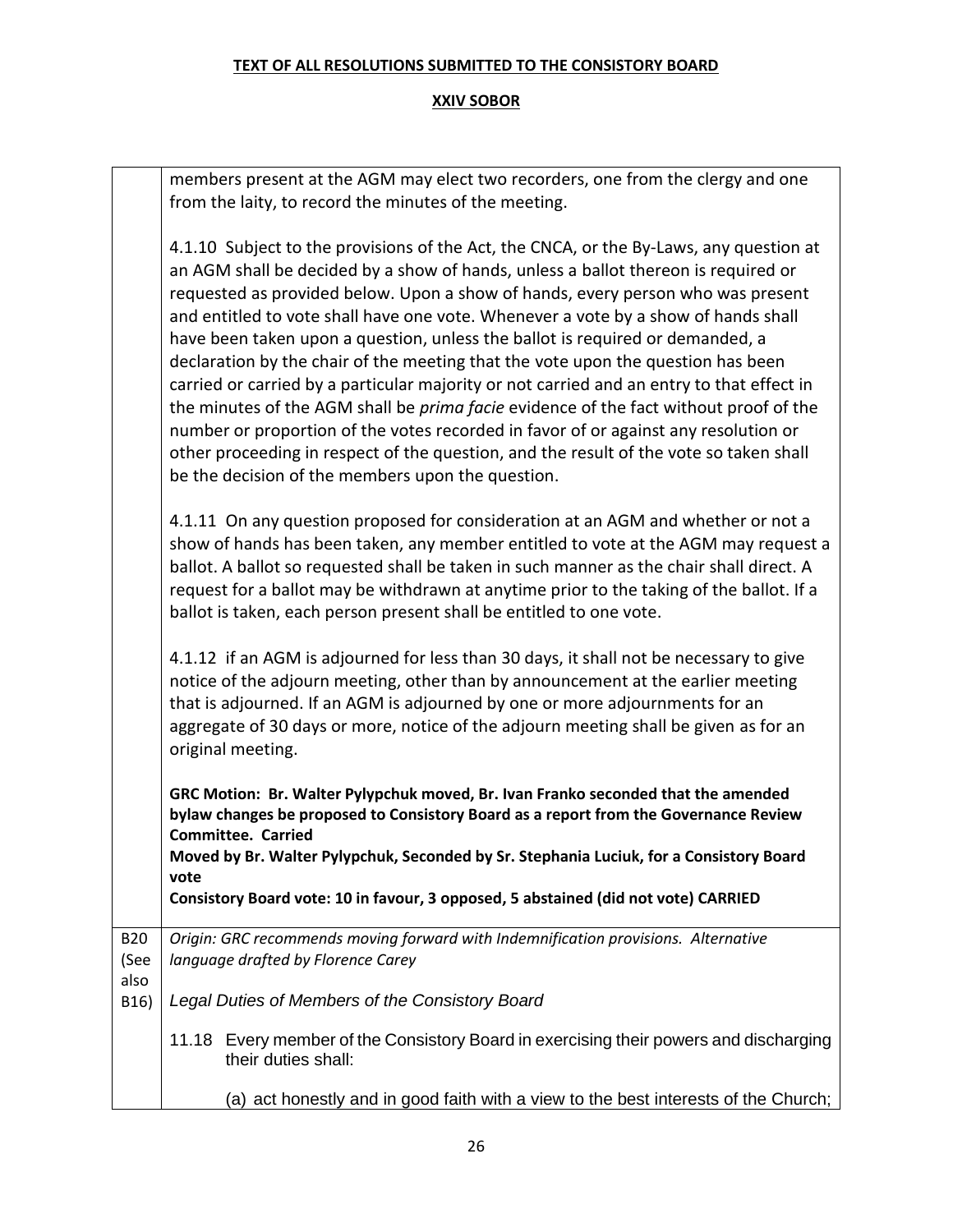#### **XXIV SOBOR**

#### and

(b) exercise the care, diligence and skill that a reasonably prudent person would exercise in comparable circumstances.

#### *Conflicts of interest*

- 11.19 A member of the Consistory Board or any other officer of the Church who is a party to, or who has a material interest in any person who is a party to, a material contract or proposed material contract with the Church shall immediately disclose to the Consistory Board the nature and extent of that interest.
- 11.20 The Church shall not enter into a material contract or arrangement with any member of the Consistory Board or any other officer of the Church, or any firm or partnership associated with such individual, or the spouse or dependent child of such individual, for the provision of goods or services to the Church, and the Consistory Board shall not knowingly approve such a contract or arrangement, unless the Consistory Board is satisfied that it is fair and reasonable to the Church.

#### *Definition*

11.21 In paragraphs 11.22 to and including paragraph 11.26, "officer" shall include the officers of the Church, as well as trustees appointed by the Consistory Board under paragraph14.09 of these By-Laws, the members of the audit committee elected by the General Council under paragraph 13.01 of these By-Laws, and members of the Ecclesiastical Tribunal elected by the General Council under paragraph 19.19 of these By-Laws.

#### *General Limitation of Liability*

11.22 Except as otherwise required by law, no member of the Consistory Board and no officer shall be liable for the acts, receipts, neglects or defaults of any other member of the Consistory Board or any other officer or employee of the Church, or for joining in any receipt or other act for conformity, or for any loss, damage or expense happening to the Church through the insufficiency or deficiency of title to any property acquired for or on behalf of the Church, or for the insufficiency or deficiency of any security in or upon which any of the moneys of the Church shall be invested, or for any loss or damage arising from the bankruptcy, insolvency or tortious acts of any person with whom any of the moneys, securities or effects of the Church shall be deposited, or for any loss occasioned by any error of judgment or oversight on the part of such member of the Consistory Board or such officer, or any other officer or employee of the Church, or for any other loss, damage or misfortune which shall happen in the execution of the duties of such office or in relation thereto; unless the same shall happen by or through such person's failure to act honestly and in good faith with a view to the best interests of the Church and in connection therewith to exercise the care, diligence and skill that a reasonably prudent person would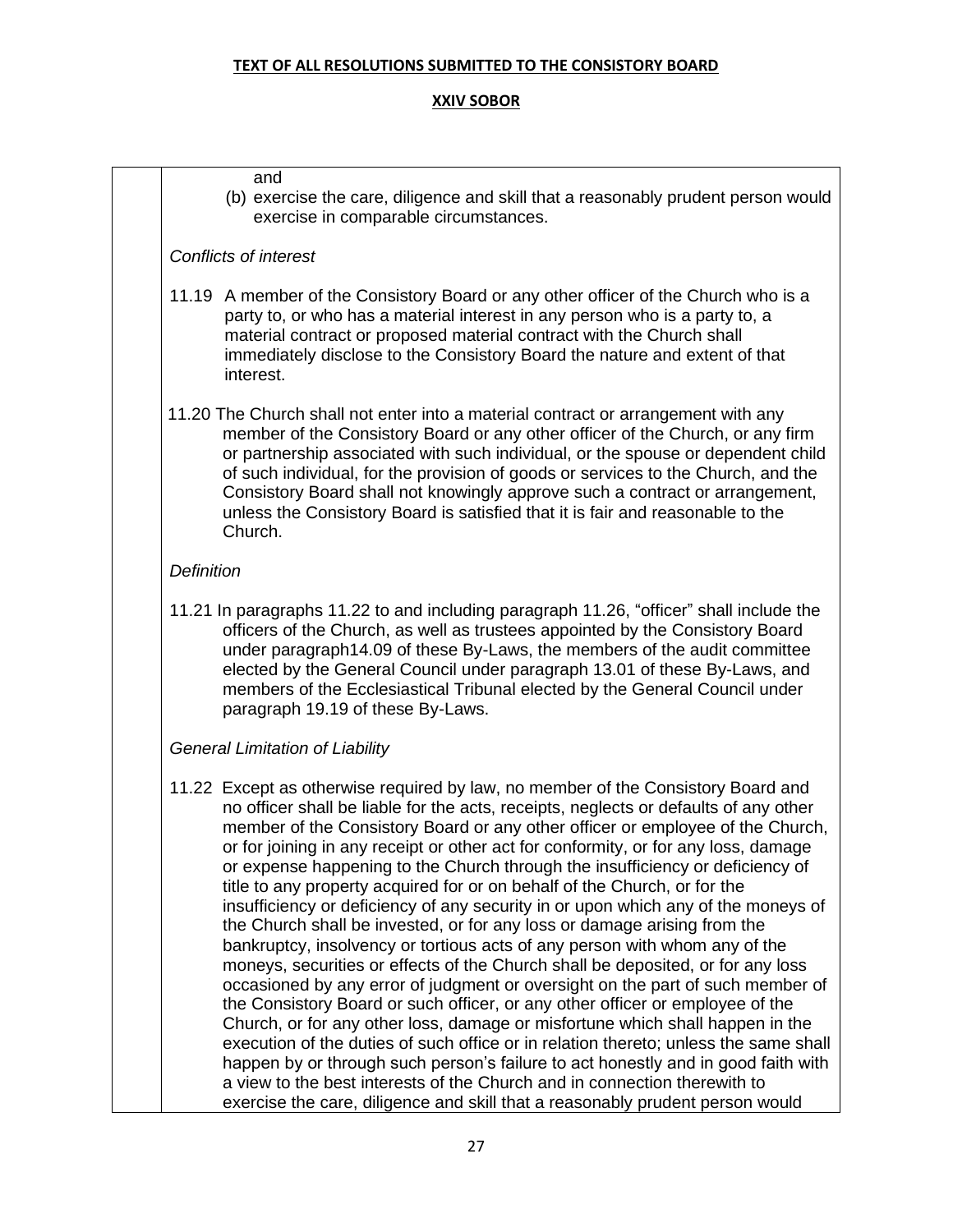#### **XXIV SOBOR**

exercise in comparable circumstances. The members of the Consistory Board and the officers shall not be under any duty or responsibility in respect of any contract, act, or transaction whether or not made, done or entered into in the name or on behalf of the Church except such as shall have been submitted to and authorized or approved by the Consistory Board.

#### *Indemnity Provisions*

- 11.23 The Church shall, to the full extent permitted by law, indemnify and hold harmless a member of the Consistory Board, other officer, or other person who acts or acted at the Church's request as a director or officer of a body corporate of which the Church is or was a member, shareholder or creditor, and such person's heirs and legal representatives, against any and all costs, charges, fees, penalties and expenses, including any amount paid to settle an action (with or without court approval) or satisfy a judgment, and including all legal fees and expenses payable arising out of or in relation thereto, reasonably incurred by such person in respect of any civil, criminal, administrative, arbitrational or investigative action or proceeding, whether threatened, pending, active or completed, to which such person is made a party by reason of being or having been a member of the Consistory Board or other officer or a director or officer of such body corporate, or by reason of anything done or not done by such person in such capacity. Notwithstanding the foregoing, the Church shall indemnify such person in connection with an action initiated by such person only if the action was authorized by the Consistory Board, unless such an action was brought to enforce such person's rights to indemnification herein.
- 11.24 The Church may enter into contracts to provide indemnities to members of the Consistory Board and other officers and, to the extent that those contracts are approved by the Consistory Board and were not inconsistent with the By-Laws in force at the time they were entered into, such contracts shall be deemed not to constitute a conflict of interest, nor a breach of any fiduciary duty to the Church, and shall not be voidable by the Church.

*Insurance to Protect Members of the Consistory Board*

11.25 Subject only to any laws prohibiting it, the Church may purchase and maintain such insurance for the benefit of the members of its Consistory Board and other officers of the Church, as the Consistory Board may from time to time determine.

#### *Assurances*

11.26 The signing officers of the Church shall execute such documents and assurances from time to time as may be required to give effect to paragraphs 11.23, 11.24 and 11.25 of these By-Laws.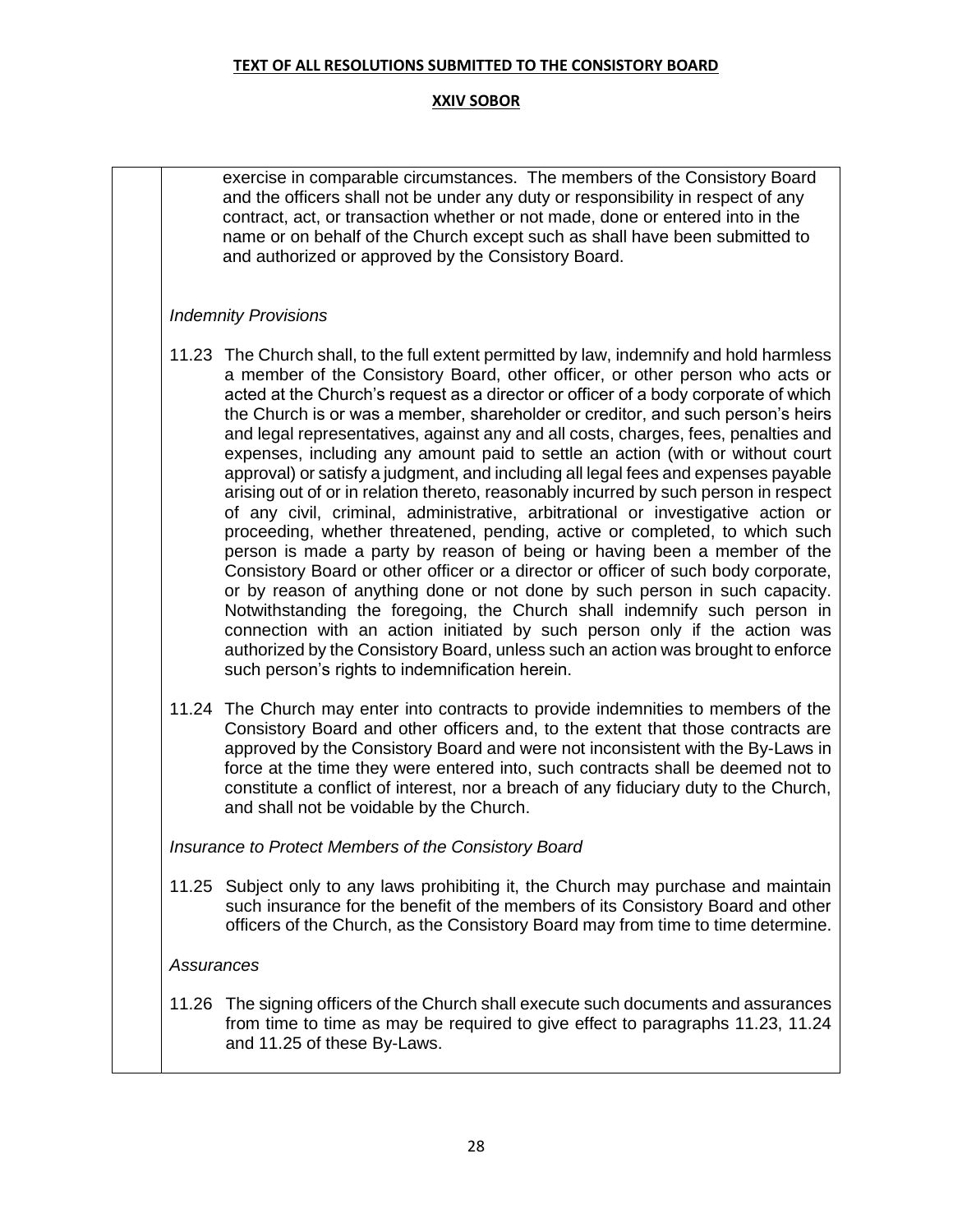| GRC Motion: Br. Walter Pylypchuk moved, Br. Ivan Franko seconded that the amended bylaw<br>changes be proposed to Consistory Board as a report from the Governance Review<br>Moved by Br. Walter Pylypchuk, Seconded by Sr. Stephania Luciuk for a Consistory Board vote<br>Consistory Board vote: 13 in favour, 0 opposed, 5 abstained (did not vote) CARRIED                                                                    |
|-----------------------------------------------------------------------------------------------------------------------------------------------------------------------------------------------------------------------------------------------------------------------------------------------------------------------------------------------------------------------------------------------------------------------------------|
|                                                                                                                                                                                                                                                                                                                                                                                                                                   |
| Origin: GRC recommends moving forward with provisions for virtual meetings. Language                                                                                                                                                                                                                                                                                                                                              |
| Despite paragraph 11.15, and in any event, the Consistory Board may<br>meet by other electronic means that permit each member of the Consistory Board to<br>communicate adequately with each other, provided that the Consistory Board has<br>established a policy addressing the mechanics of holding such a meeting and dealing<br>specifically with how security issues should be handled, the procedures for establishing     |
| In the event that Consistory Board meetings are conducted by other<br>electronic means as set out in paragraph 11.15.1, the Consistory Board members may<br>waive the notice requirements set out in paragraph 11.10 or the Consistory Board may<br>dispense with the notice requirements set out in paragraph 11.10 provided that the<br>Consistory Board has established a policy setting out alternative adequate notice to be |
| 11.15.3 For greater certainty, 11.15.1 and 11.15.2 apply to meeting of all Consistory<br>Board committees, including the executive committee (Presidium) and all Sobor<br>standing committees, with such modifications as circumstances may require.                                                                                                                                                                              |
| GRC Motion: Br. Walter Pylypchuk moved, Br. Ivan Franko seconded that the amended<br>bylaw changes be proposed to Consistory Board as a report from the Governance Review<br>Moved by Br. Walter Pylypchuk, Seconded by Sr. Stephania Luciuk, for a Consistory Board                                                                                                                                                              |
| Consistory Board vote: 13 in favour, 0 opposed, 5 abstained (did not vote) CARRIED                                                                                                                                                                                                                                                                                                                                                |
|                                                                                                                                                                                                                                                                                                                                                                                                                                   |
| The Chancellor shall serve as chief executive officer of the Church,<br>as well as general manager of its head office operations and is<br>responsible for the implementation of all decisions made by the<br>Presidium and the Consistory Board, subject to Paragraphs 12.09.1<br>to 12.09.4. He shall call and serve as Chair at meetings of the<br>Presidium and, together with the Secretary, sign all corporate              |
|                                                                                                                                                                                                                                                                                                                                                                                                                                   |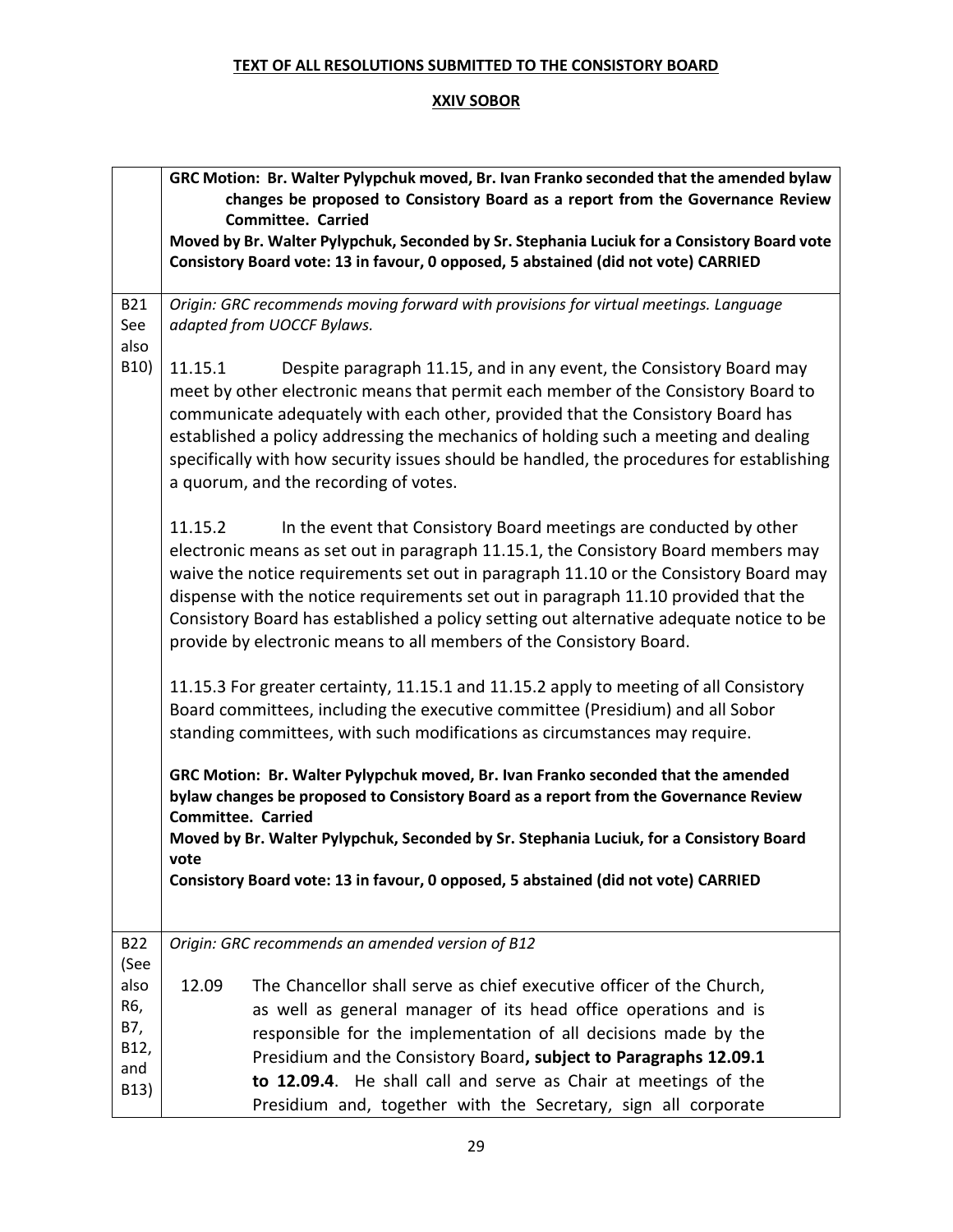#### **XXIV SOBOR**

documents of the Church. He shall also have care and custody of the official corporate seal of the Church.

And that Article 12 be further amended by adding the following paragraphs:

- 12.09.1 The Consistory Board may from time to time retain the services of a chief operations officer or such like position to carry out some or all of the duties of the general manager of its head office operations as may be assigned from time-to-time by the Consistory Board and to be responsible for the implementation of decisions made by the Presidium and the Consistory Board. The chief operations officer shall be accountable to the Consistory Board, but shall report to and take direction from the Presidium for the purpose of carrying out day-to-day responsibilities. The chief operations officer shall be subject to performance reviews on an annual basis and subject to discipline up to and including dismissal. The position of chief operations officer is open to all qualified candidates. Preference may be given to qualified Orthodox bi-lingual Ukrainian Canadian candidates.
- 12.09.2 The Consistory Board shall enact a policy which delegates to the chief operations officer the necessary authority, including signing authority, for carrying out his or her day-to-day responsibilities.
- 12.09.3 The chief operations officer may also serve as the Financial Manager for the UOCC as the Consistory Board may from time to time determine, and may attend Presidium and Consistory Board meetings, ex officio with no right to vote, to provide support and information as may be required.
- 12.09.4 When the Consistory Board hires a chief operations officer pursuant to paragraph 12.09.1 the Chancellor shall relinquish such of his duties as general manager as the Consistory Board may determine. The Chancellor position may continue as a part-time position and the Chancellor may be assigned to a parish with such additional assistance as the Metropolitan and the Consistory Board may in their discretion provide.